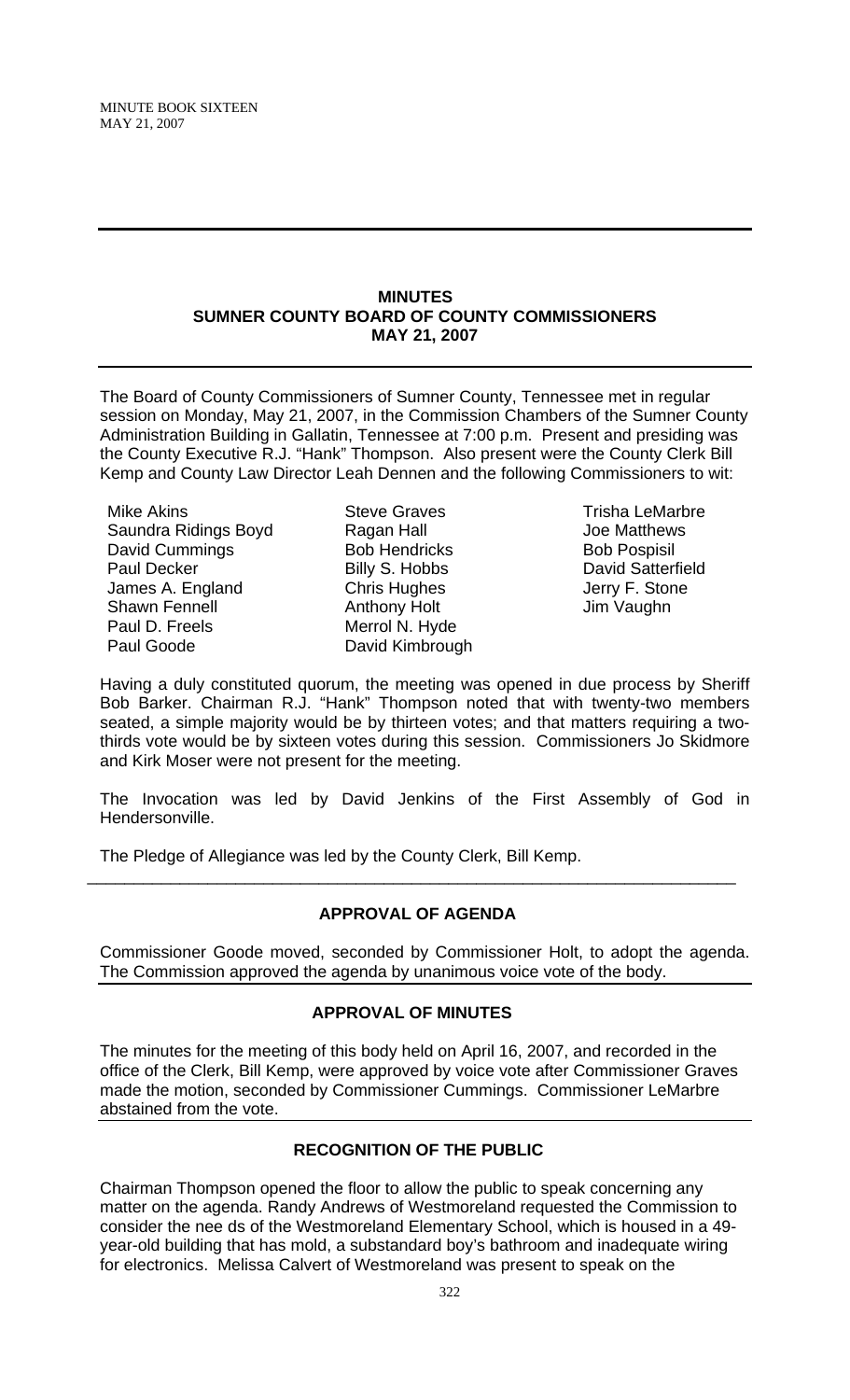elementary school, as well. Chairman Thompson stated that because the matter about which Mr. Andrews spoke was not on the agenda, he and other speakers were not allowed to address the Commission about the Westmoreland school during Public Recognition. Recognized from the audience, Sarah Payne and Ruth Dickens of Portland were present to observe, but did not wish to speak. With no one else wishing to speak, recognition of the public was closed.

## **REPORT OF THE CHAIR**

\_\_\_\_\_\_\_\_\_\_\_\_\_\_\_\_\_\_\_\_\_\_\_\_\_\_\_\_\_\_\_\_\_\_\_\_\_\_\_\_\_\_\_\_\_\_\_\_\_\_\_\_\_\_\_\_\_\_\_\_\_\_\_\_\_\_\_\_\_

Commissioner Graves introduced the resolution and moved for approval. Commissioner Satterfield seconded the motion.

### **A RESOLUTION HONORING MR. IAN CRIDER**

 **WHEREAS,** Mr. Ian Crider, a Junior at Gallatin High School, recently earned a spot on in the USA Gymnastics Junior Olympics National Championship when he received a silver medal on parallel bars, fourth-place awards in the allaround pommel horse and vault, and fifth place in the floor competition during the Tennessee State Gymnastics Championships in Chattanooga; and

 **WHEREAS**, Mr. Crider is an outstanding student as well as athlete, represents the future leadership of our county and is a positive role model for all persons; and

 **WHEREAS,** Mr. Crider, through his determination and hard work in gymnastics, and his outstanding efforts in all his endeavors, has brought honor, not only to himself, but to his school and community and represents the future leadership of our county.

 **NOW, THEREFORE, BE IT RESOLVED** by the Sumner County Board of County Commissioners meeting in regular session on this the 21<sup>st</sup> day of May, 2007, that this body does hereby congratulate and commend Mr. Ian Crider for his outstanding achievements; and

 **BE IT FURTHER RESOLVED** that this resolution shall be spread on the minutes of this body and the Clerk is to furnish a copy of this resolution to Mr. Ian Crider.

Upon voice vote of the body, the Commission voted to approve the Certificate of Recognition.

Commissioner Kimbrough introduced the following resolution and moved for approval. Commissioner Hughes seconded the motion.

\_\_\_\_\_\_\_\_\_\_\_\_\_\_\_\_\_\_\_\_\_\_\_\_\_\_\_\_\_\_\_\_\_\_\_\_\_\_\_\_\_\_\_\_\_\_\_\_\_\_\_\_\_\_\_\_\_\_\_\_\_\_\_\_\_\_\_\_\_

#### **A RESOLUTION HONORING MISS HANNAH ROY**

 **WHEREAS,** Miss Hannah Roy, a rising Senior at Hendersonville High School, recently won a school-wide contest with her essay, "The Difference of a Letter", which addressed the topic "We Hold These Truths To Be Self-Evident; That All Men Are Created Equal"; and

**WHEREAS**, Miss Roy, is a positive role model for all persons and through her influence and dedication has positively influenced numerous students with her outstanding literacy skills; and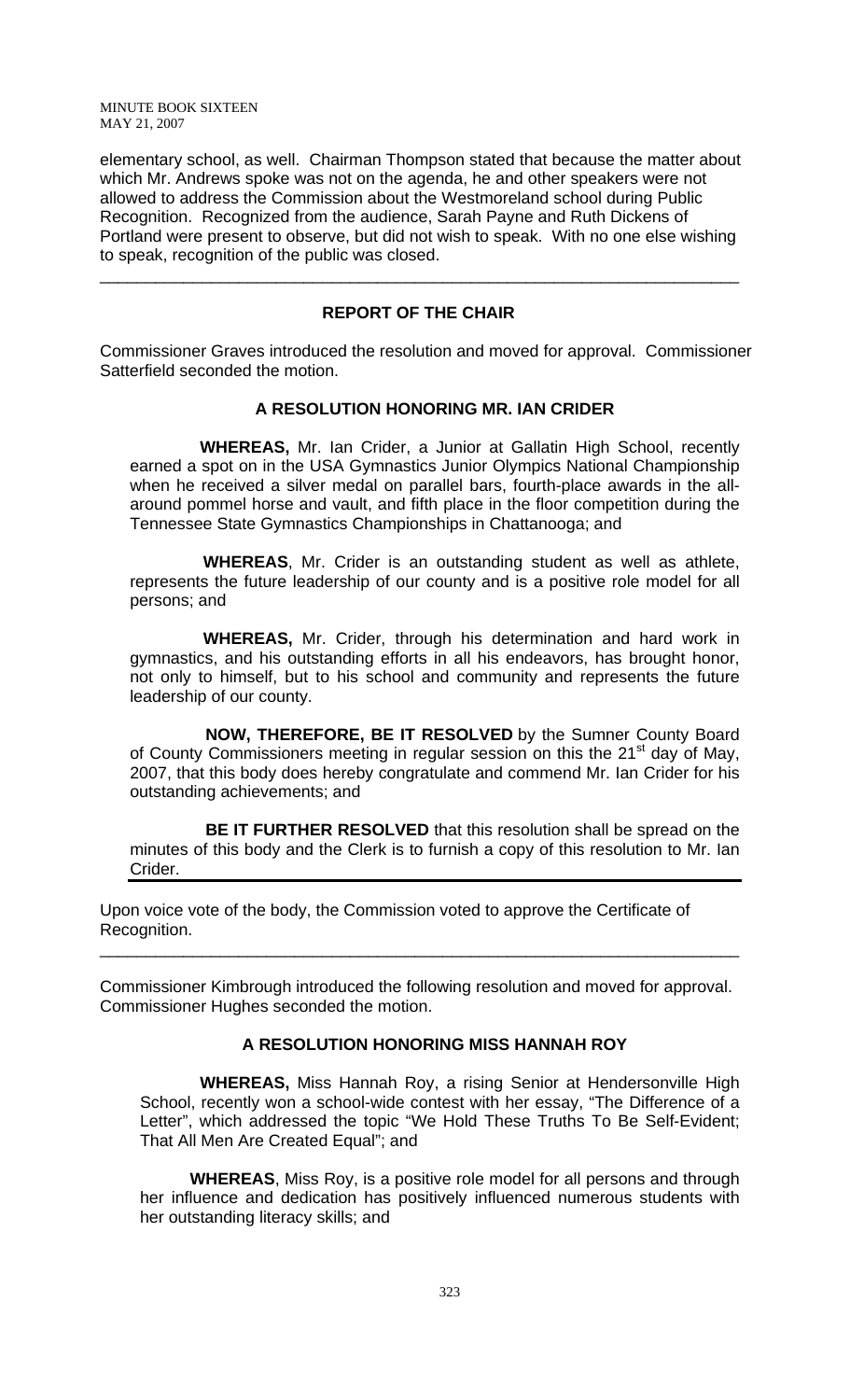> **WHEREAS,** Miss Roy, through her outstanding efforts in all her endeavors, has brought honor, not only to herself, but to her school and community and represents the future leadership of our county.

> **NOW, THEREFORE, BE IT RESOLVED** by the Sumner County Board of County Commissioners meeting in regular session on this the 21<sup>st</sup> day of May, 2007, that this body does hereby congratulate and commend Miss Hannah Roy for her outstanding achievements; and

> **BE IT FURTHER RESOLVED** that this resolution shall be spread on the minutes of this body and the Clerk is to furnish a copy of this resolution to Miss Hannah Roy.

 $\overline{\phantom{a}}$  , and the contract of the contract of the contract of the contract of the contract of the contract of the contract of the contract of the contract of the contract of the contract of the contract of the contrac

Upon voice vote of the body, the Commission approved the Certificate of Recognition.

Without objection, Chairman Thompson declared the Certificate of Recognition for the Assessor of Property deferred one month.

# **REPORT FROM COUNTY OFFICIALS**

\_\_\_\_\_\_\_\_\_\_\_\_\_\_\_\_\_\_\_\_\_\_\_\_\_\_\_\_\_\_\_\_\_\_\_\_\_\_\_\_\_\_\_\_\_\_\_\_\_\_\_\_\_\_\_\_\_\_\_\_\_\_\_\_\_\_\_\_\_\_\_

By motion of Commissioner Akins , seconded by Commissioner England, the commissioners approved unanimously the filing as received of the following reports: County Investments, County General Fund, County Debt Service Fund, County Highway Fund, County Capital Outlay Fund, School General Purpose Fund, School Federal Projects Fund, School Food Service Fund, Employee Health Insurance Trust Fund, Employee Dental Insurance Trust Fund, Casualty Insurance Trust Fund, County Trustee Funds, Special Reports: County Dental Insurance Claim Payments, County Health Insurance Claim Payments, County Property Tax Collections, County EMS Billing/Collections/Balances, County Sales Tax Collections, County Wheel Tax Collections, County Tax Rates/Property Values and County School Loan Program Rates. Approval of the filing of these records does not certify to the accuracy of the documents.

Chairman Thompson introduced the following resolution:

# **0705-NOT A RESOLUTION TO APPROVE AND ACCEPT APPLICATIONS FOR NOTARY PUBLIC POSITIONS AND PERSONAL SURETY GUARANTORS**

 **WHEREAS,** according to the law of the State of Tennessee, an individual must apply for the office of notary public in the county of residence, or of their principal place of business; and

 **WHEREAS**, state statute requires personal sureties making bonds for Notaries publics to be approved by the Sumner County Commission; and

 **WHEREAS,** said applicant must be approved by the County Commission assembled; and

 **WHEREAS,** Bill Kemp, Sumner County Clerk, has certified according to the records of his office that the persons named on the attached listing labeled "SUMNER COUNTY NOTARY PUBLIC APPLICATIONS and SURETY GUARANTORS" have duly applied for the positions so sought; and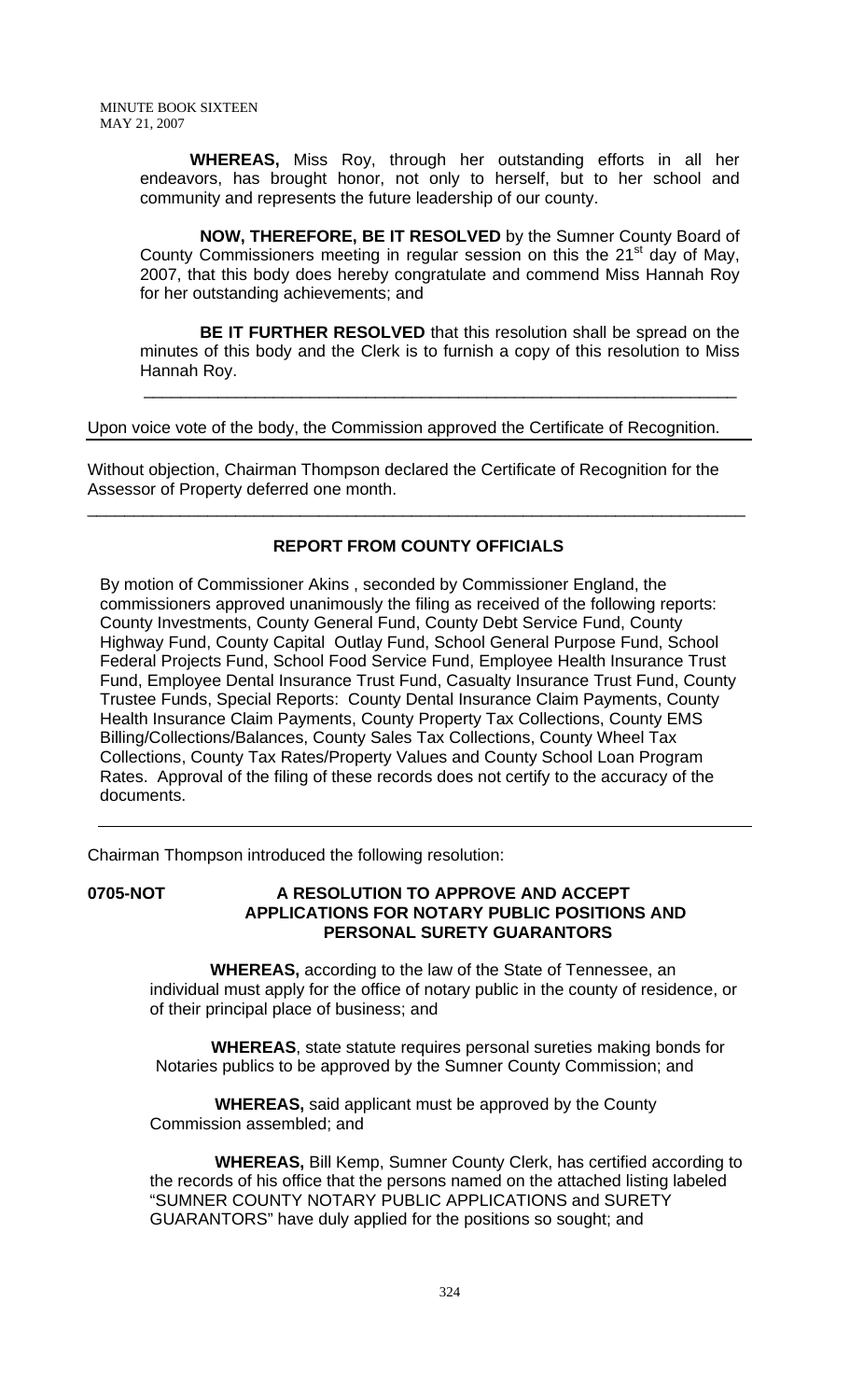## **BE IT FURTHER RESOLVED THAT THIS TAKE EFFECT FROM AND AFTER PASSAGE.**

**\_\_\_\_\_\_\_\_\_\_\_\_\_\_\_\_\_\_\_\_\_\_\_\_\_\_\_\_\_\_\_\_\_\_\_\_\_\_\_\_\_\_\_\_\_\_\_\_\_\_\_\_\_\_\_\_\_\_\_\_\_\_\_\_** 

# **NOTARIES PUBLIC APPLICATIONS FOR ELECTION**

BACHMAN, KELLY LYNN BANDY, ANGELA P BASSHAM, BRENDA KAYE BAXTER, DEBORAH LYNNE BAYLEY, CHRISTINA L BLACK, RICHARD D BRANHAM, MINERVA L BROWN, DOLORES EILEEN BRYAN, ZENETTE C BRYANT, MELISSA JANE CURTIS, MELODY BRYNN DATTILO, KATHY LYNN DORDAL, JOHN ALLAN FOX, MAUREEN E GARRISON-CROOKS, BETH ANGEL GEORGE, PHILLIP A GORE, ELAINE HANES, WILLIAM JAMES HARRIS, BETHANY ANGELIQUE HOWELL, KRISTI S HUMPHRIES-DIXON, MAGAN HUTSON, GINA ELAINE JIMENEZ, LEO S JONES, LISA W JONES, FREIDA JONES, KATHY A KNIGHT, JANET ELAINE LUELLEN, KARA A LYONS, PAMELA JEAN MAGGART JR, JESSE R MALONE, CHRISTIE B

MARTIN, DEBORAH K MCGEE, NANCY C POTTS, JANICE POWELL, CATHY S PRYOR, TEMPLE PIERCEY SCHWEITZER, CATHERINE ANNE SCOTT, JAY E SHEETS, TAMMY LYNNE SLAYTON, KEVIN L STAHL, AMANDA L TENUT, TERRI THOMPSON, HAROLD L TURNER, LARRY D WALKER, MARGARET ELLEN WEAVER, CYNTHIA ANN WEISSINGER, RONALD E WOODARD, JUDITH E WOODARD, RICKY W

**Sureties** BRENDA PAGE TEMPLE P. PRYOR ANGELA P. BANDY

Upon motion of Commissioner Holt, seconded by Commissioner Vaughn, voting was recorded in the following manner:

| Akins    | Y | Fennell          |              |   | Cummings     |          |
|----------|---|------------------|--------------|---|--------------|----------|
| Hall     | Y | Graves           |              |   | Satterfield  |          |
| Holt     | Y | <b>Matthews</b>  |              | Y | <b>Boyd</b>  |          |
| England  | Y | <b>Hendricks</b> |              |   | Vaughn       |          |
| LeMarbre | Y | <b>Decker</b>    |              | Y | Hyde         |          |
| Hughes   | Y | Kimbrough        |              | Y | Goode        | Y        |
| Freels   | Y | <b>Stone</b>     |              |   | <b>Hobbs</b> |          |
| Pospisil | Y |                  |              |   |              |          |
| 0705-NOT |   | <b>Yes: 22</b>   | <b>No: 0</b> |   | Abs: 0       | 07:22 PM |

Chairman Thompson declared the election of Notaries Public by the body.

\_\_\_\_\_\_\_\_\_\_\_\_\_\_\_\_\_\_\_\_\_\_\_\_\_\_\_\_\_\_\_\_\_\_\_\_\_\_\_\_\_\_\_\_\_\_\_\_\_\_\_\_\_\_\_\_\_\_\_\_\_\_\_\_\_\_\_\_\_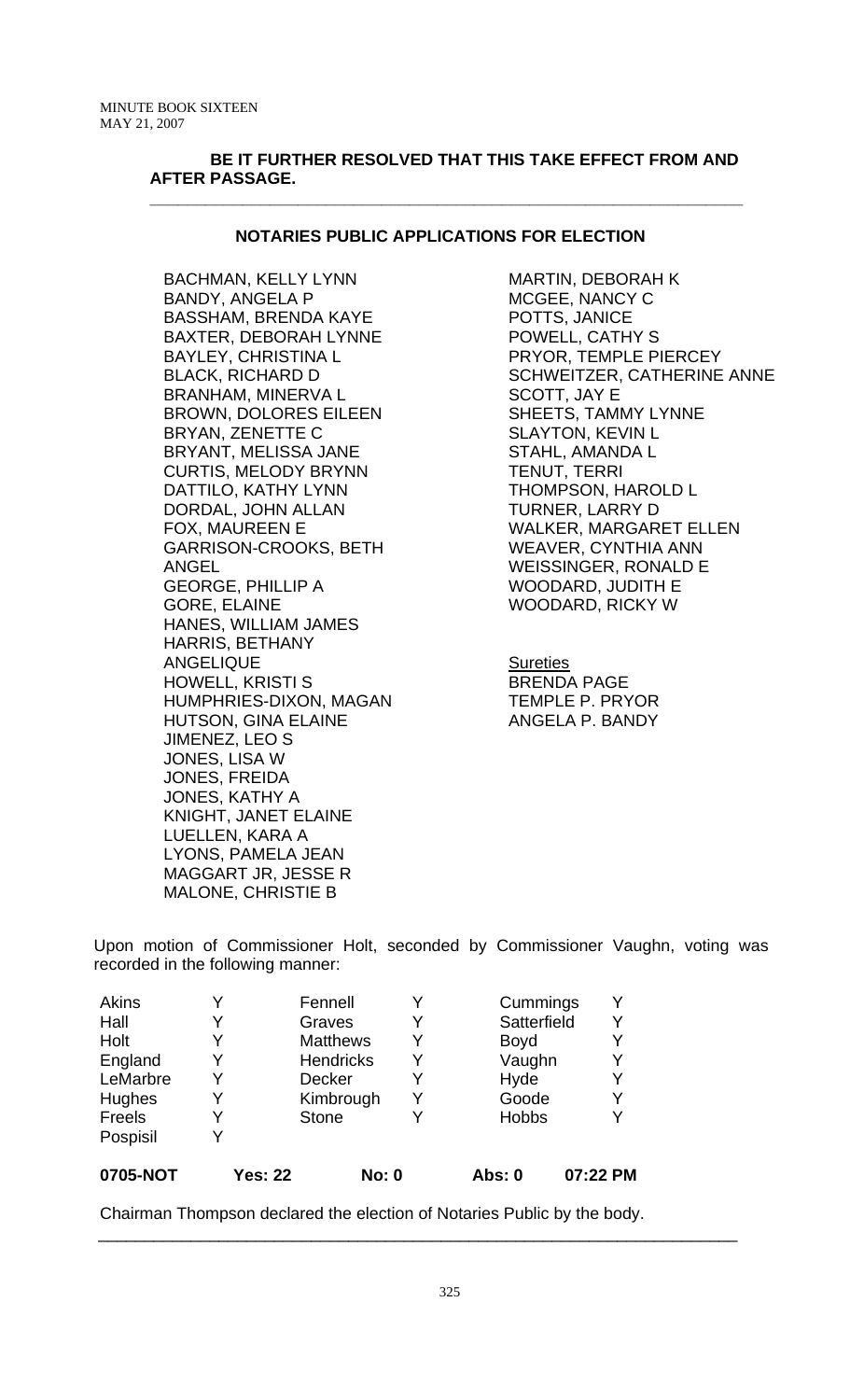## **COMMITTEE ON COMMITTEES**

Commissioner LeMarbre announced an appointment to the Sumner Regional Airport Authority to fill the term of Robert Newman who is deceased. The committee voted to present the following three names in nomination: David Hunter, Jr., Len Assante and Danny Cox. This matter was deferred at the April Commission meeting for more information.

Commissioner Hobbs moved, seconded by Commissioner Goode, to defer the matter for thirty days, with the Clerk to supply information on the three nominees and the current list of Airport Authority members.

The electronic vote was recorded in the following manner:

| <b>DEFER</b>     |     | <b>Yes: 17</b> | <b>No: 1</b> | Abs: 3   | 07:27 PM |
|------------------|-----|----------------|--------------|----------|----------|
| <b>Stone</b>     |     | <b>Hobbs</b>   |              | Pospisil |          |
| Kimbrough        | - Y | Goode          | Y            | Freels   | Α        |
| <b>Decker</b>    |     | Hyde           |              | Hughes   |          |
| <b>Hendricks</b> |     | Vaughn         |              | LeMarbre | Α        |
| <b>Matthews</b>  | N   | Boyd           |              | England  |          |
| Graves           | A   | Satterfield    | Y            | Holt     |          |
| <b>Akins</b>     |     | Fennell        |              | Hall     |          |

Chairman Thompson declared the motion to defer passed by the body.

Commissioner LeMarbre announced an appointment to the Board of Equalization to fill the term of Don Morris who is deceased. Upon motion of Commissioner LeMarbre, seconded by Commissioner Hall, the Commission voted unanimously to approve Terry L. Burkeen to fill the vacancy. Commissioner LeMarbre stated that Assessor of Property John Isbell requested the appointment be made this month to allow Mr. Burkeen to participate in State training.

\_\_\_\_\_\_\_\_\_\_\_\_\_\_\_\_\_\_\_\_\_\_\_\_\_\_\_\_\_\_\_\_\_\_\_\_\_\_\_\_\_\_\_\_\_\_\_\_\_\_\_\_\_\_\_\_\_\_\_\_\_\_\_\_\_\_\_\_\_\_\_\_\_

Chairman LeMarbre reported that the committee will consider the following next month: 1) Sumner County Resource Authority appointment to fill the expiring term of Steve White; 2) the County Executive's appointments to the Ethics Committee, if the ethics resolution is approved by the full Commission in the May meeting.

\_\_\_\_\_\_\_\_\_\_\_\_\_\_\_\_\_\_\_\_\_\_\_\_\_\_\_\_\_\_\_\_\_\_\_\_\_\_\_\_\_\_\_\_\_\_\_\_\_\_\_\_\_\_\_\_\_\_\_\_\_\_\_\_\_\_\_\_\_\_\_\_\_\_\_

### **HIGHWAY COMMISSION**

**\_\_\_\_\_\_\_\_\_\_\_\_\_\_\_\_\_\_\_\_\_\_\_\_\_\_\_\_\_\_\_\_\_\_\_\_\_\_\_\_\_\_\_\_\_\_\_\_\_\_\_\_\_\_\_\_\_\_\_\_\_\_\_\_\_\_\_\_\_** 

There was no report from the Highway Commission.

## **EDUCATION COMMITTEE**

Commissioner Decker introduced the following resolution and moved for approval. Commissioner LeMarbre seconded the motion.

## **0507-01 A RESOLUTION ALLOWING THE SUMNER COUNTY BOARD OF EDUCATION TO ENTER INTO CONTRACTS WITH KAATZ, BINKLEY, JONES AND MORRIS, ARCHITECTS, INC. AS WELL AS THE FIRM OF JOHNSON & BAILEY TO DESIGN NEW SCHOOLS FOR THE SUMNER COUNTY SCHOOL SYSTEM WITH FUNDING FOR THESE COSTS FROM THE \$150 MILLION BOND ISSUE**

 **BE IT RESOLVED** by the Sumner County Board of County Commissioners meeting in regular session on this the 21<sup>st</sup> day of May, 2007, that this body hereby allows the Sumner County Board of Education to enter into contracts with the firm of Kaatz, Binkley, Jones and Morris Architects, Inc. as well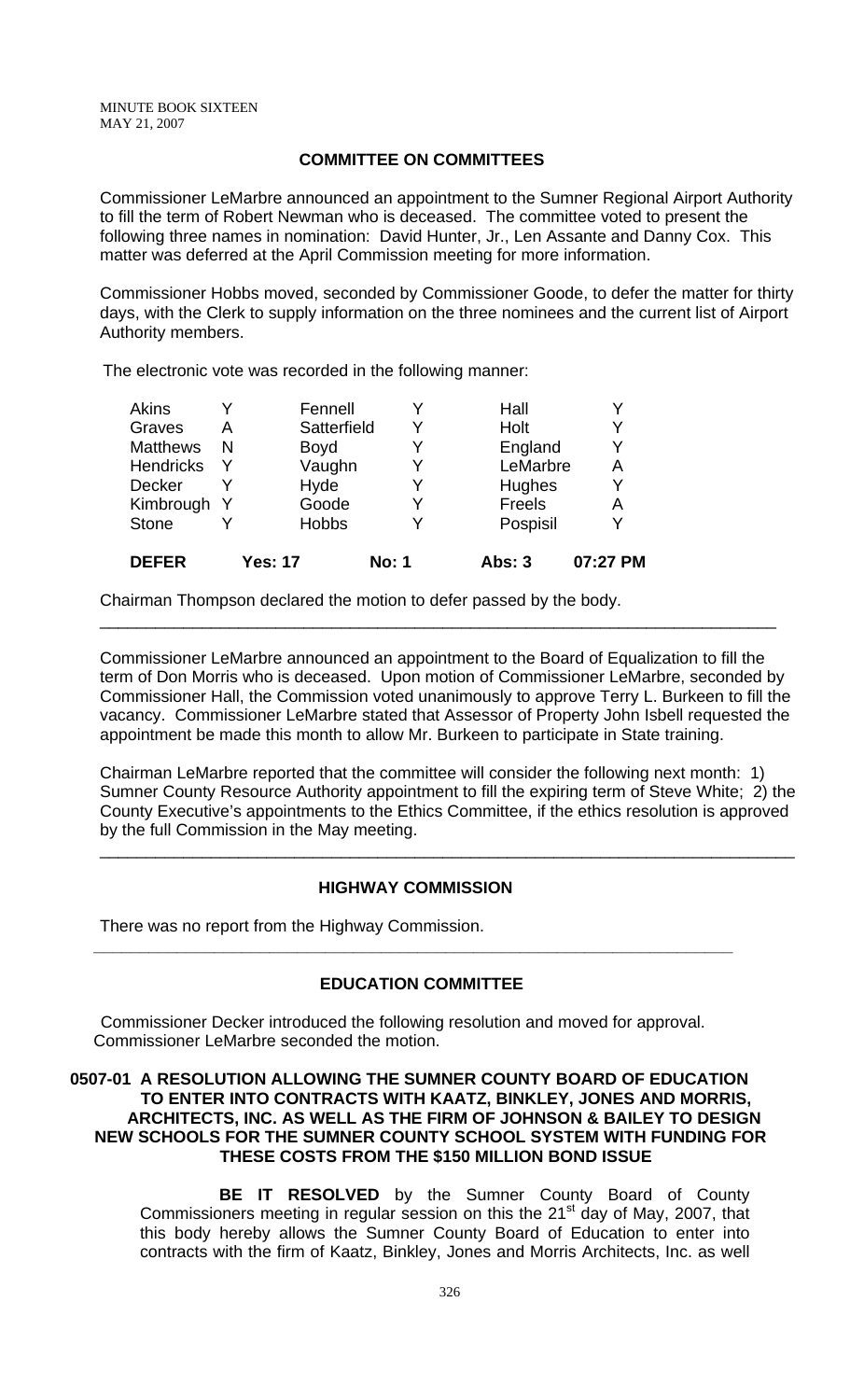as the firm of Johnson & Bailey to design new schools for the Sumner County School System with funding for these costs from the \$150 Million Bond Issue.

 Commissioner Hobbs moved to amend the resolution, seconded by Commissioner Stone, by adding the following on the fourth line after "to design new schools":

 **\_\_\_\_\_\_\_\_\_\_\_\_\_\_\_\_\_\_\_\_\_\_\_\_\_\_\_\_\_\_\_\_\_\_\_\_\_\_\_\_\_\_\_\_\_\_\_\_\_\_\_\_\_\_\_\_\_\_\_\_\_\_\_\_\_** 

 and the remodeling and/or additions to certain schools as previously endorsed by the Sumner County Board of County Commissioners as the Phase I Building Program for the Sumner County Schools System; and

 Further be it resolved, that said architectural fees shall not exceed 2.5 percent for new construction and five percent for remodeling and/or additions. The funding for these costs shall be provided from the \$150 million bond issue.

The electronic vote was recorded in the following manner:

| Holt<br>England | A<br>Y | <b>Matthews</b><br><b>Hendricks</b> | А<br>Y       | <b>Boyd</b><br>Vaughn | Y<br>А   |
|-----------------|--------|-------------------------------------|--------------|-----------------------|----------|
| LeMarbre        |        | <b>Decker</b>                       | Y            | Hyde                  | Α        |
| Hughes          | Y      | Kimbrough                           | Y            | Goode                 | А        |
| Freels          | Y      | <b>Stone</b>                        |              | <b>Hobbs</b>          | Y        |
| Pospisil        | v      |                                     |              |                       |          |
| 0705-01         |        | <b>Yes: 17</b>                      | <b>No: 0</b> | <b>Abs: 5</b>         | 07:39 PM |

Chairman Thompson declared the amendment to the motion approved by the body.

 During discussion, Chairman Thompson relinquished the Chair to Chairman Pro Tem Ragan Hall in order to address the Commission about this matter. He spoke in favor of the Commission rejecting the above-stated resolution, emphasizing the importance of following procedures to obtain an architect to build schools.

The electronic vote was recorded in the following manner:

| 0705-01  |   | <b>Yes: 10</b>   | <b>No: 11</b> | <b>Abs: 1</b> | 08:11 PM |
|----------|---|------------------|---------------|---------------|----------|
| Pospisil | N |                  |               |               |          |
| Freels   | N | <b>Stone</b>     | Y             | <b>Hobbs</b>  | Y        |
| Hughes   | N | Kimbrough        | N             | Goode         | N        |
| LeMarbre | Y | <b>Decker</b>    |               | Hyde          | N        |
| England  | Y | <b>Hendricks</b> | Y             | Vaughn        | N        |
| Holt     | A | <b>Matthews</b>  | N             | <b>Boyd</b>   | Y        |
| Hall     | N | Graves           | Y             | Satterfield   |          |
| Akins    |   | Fennell          | N             | Cummings      | N        |

Chairman Thompson declared the resolution failed to pass by the necessary two-thirds vote.

# **GENERAL OPERATIONS COMMITTEE**

**\_\_\_\_\_\_\_\_\_\_\_\_\_\_\_\_\_\_\_\_\_\_\_\_\_\_\_\_\_\_\_\_\_\_\_\_\_\_\_\_\_\_\_\_\_\_\_\_\_\_\_\_\_\_\_\_\_\_\_\_\_\_\_\_\_\_\_\_\_** 

There was no report from the General Operations Committee.

# **EMERGENCY MEDICAL SERVICES COMMITTEE**

**\_\_\_\_\_\_\_\_\_\_\_\_\_\_\_\_\_\_\_\_\_\_\_\_\_\_\_\_\_\_\_\_\_\_\_\_\_\_\_\_\_\_\_\_\_\_\_\_\_\_\_\_\_\_\_\_\_\_\_\_\_\_\_\_\_\_\_\_\_**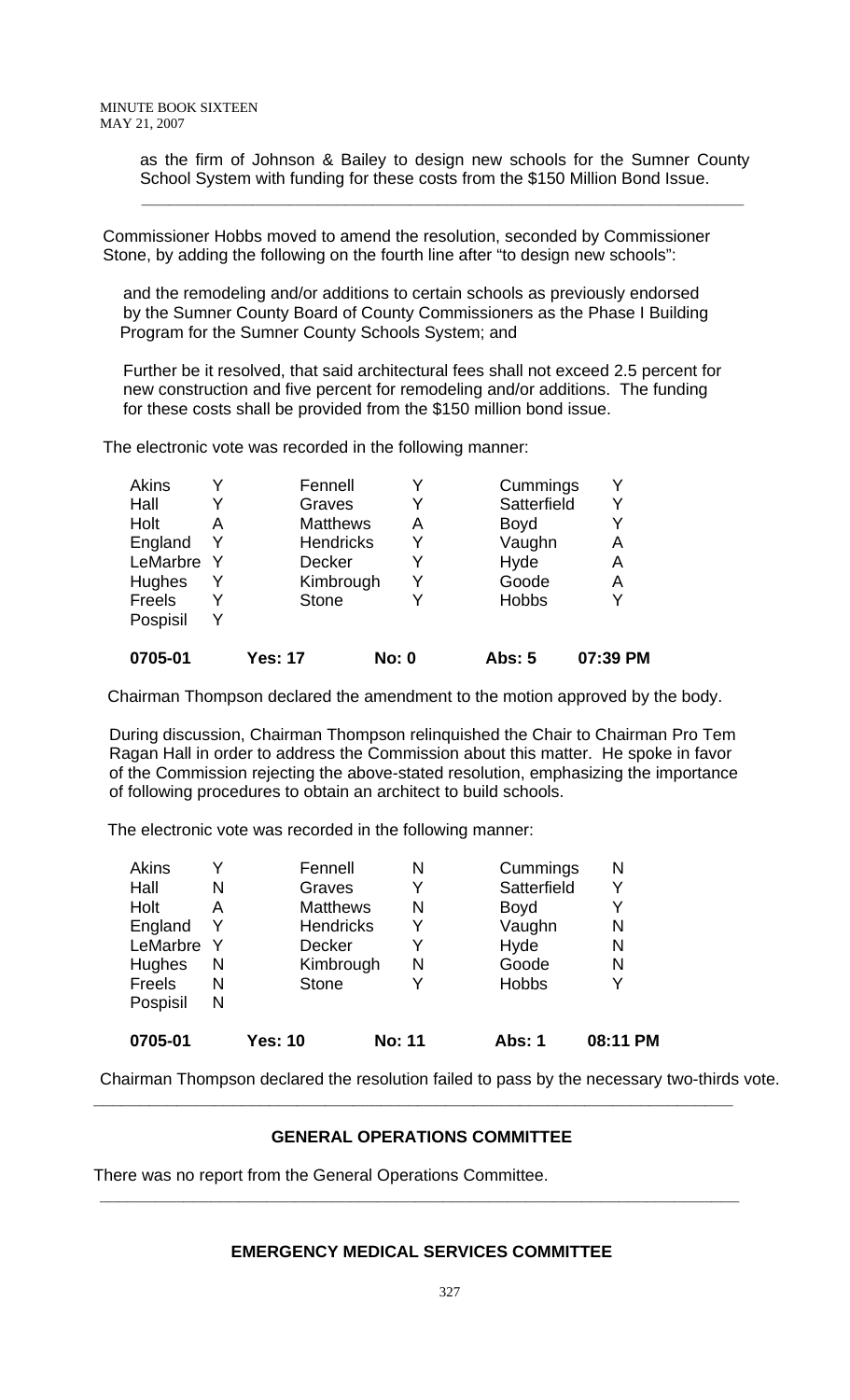Commissioner Vaughn reported that the Emergency Medical Services Committee had reviewed the use of fuel and the running of ambulances when parked. He said Mr. Wallace would be addressing the matter.

**\_\_\_\_\_\_\_\_\_\_\_\_\_\_\_\_\_\_\_\_\_\_\_\_\_\_\_\_\_\_\_\_\_\_\_\_\_\_\_\_\_\_\_\_\_\_\_\_\_\_\_\_\_\_\_\_\_\_\_\_\_\_\_\_\_\_\_\_\_** 

## **PUBLIC WORKS COMMITTEE**

There was no report from the Public Works Committee.

## **LEGISLATIVE COMMITTEE**

\_\_\_\_\_\_\_\_\_\_\_\_\_\_\_\_\_\_\_\_\_\_\_\_\_\_\_\_\_\_\_\_\_\_\_\_\_\_\_\_\_\_\_\_\_\_\_\_\_\_\_\_\_\_\_\_\_\_\_\_\_\_\_\_\_\_\_\_\_\_

Commissioner Hyde introduced the following resolution and moved for approval. Commissioner Holt seconded the motion.

### **0705-02 A RESOLUTION ASKING THE STATE AUDIT DEPARTMENT TO INCLUDE THE ADEQUATE FACILITIES TAX IN THE AUDIT AND AUDIT CITIES**

**BE IT RESOLVED** by the Sumner County Board of County Commissioners meeting in regular session on this the 21<sup>st</sup> day of May, 2007, that this body hereby asks the State Audit Department to include the Adequate Facilities Tax in the annual audit of Sumner County, including an audit of the sums collected by any cities in Sumner County.

 Commissioner England moved, seconded by Commissioner Cummings, to strike the reference to the audit costing no more than \$3,000.00 (as reflected in the above-stated resolution.) Upon voice vote of the body, Chairman Thompson declared the amendment approved. Commissioner Hall voted against the amendment.

 **\_\_\_\_\_\_\_\_\_\_\_\_\_\_\_\_\_\_\_\_\_\_\_\_\_\_\_\_\_\_\_\_\_\_\_\_\_\_\_\_\_\_\_\_\_\_\_\_\_\_\_\_\_\_\_\_\_\_\_\_\_\_\_\_\_** 

 Commissioner Vaughn moved, seconded by Commissioner Goode, to refer the matter to the Legislative Committee. Chairman Thompson stated that this audit is a unique request, so the State Comptroller's Office is researching the cost and manner in which the audit is to be conducted.

The electronic vote was recorded in the following manner:

| <b>REFER</b>       |   | <b>Yes: 10</b> | <b>No: 10</b> | Abs: 1        | 08:29 PM |
|--------------------|---|----------------|---------------|---------------|----------|
| <b>Stone</b>       | N | <b>Hobbs</b>   | N             | Pospisil      | Y        |
| Kimbrough Y        |   | Goode          | Y             | Freels        | N        |
| <b>Decker</b>      |   | Hyde           | N             | <b>Hughes</b> | Y        |
| <b>Hendricks N</b> |   | Vaughn         |               | LeMarbre      | Y        |
| Matthews Y         |   | <b>Boyd</b>    |               | England       | Α        |
| Hall               |   | Graves         | N             | Satterfield   | N        |
| Akins              | N | Fennell        | N             | Cummings      | N        |

Chairman Thompson declared the motion to refer failed to pass.

 The electronic vote on the main motion as amended was recorded in the following manner:

| Akins      | Fennell          |  | Cummings    |  |
|------------|------------------|--|-------------|--|
| Hall       | Graves           |  | Satterfield |  |
| Holt       | <b>Matthews</b>  |  | <b>Boyd</b> |  |
| England    | <b>Hendricks</b> |  | Vaughn      |  |
| LeMarbre Y | <b>Decker</b>    |  | Hyde        |  |
|            |                  |  |             |  |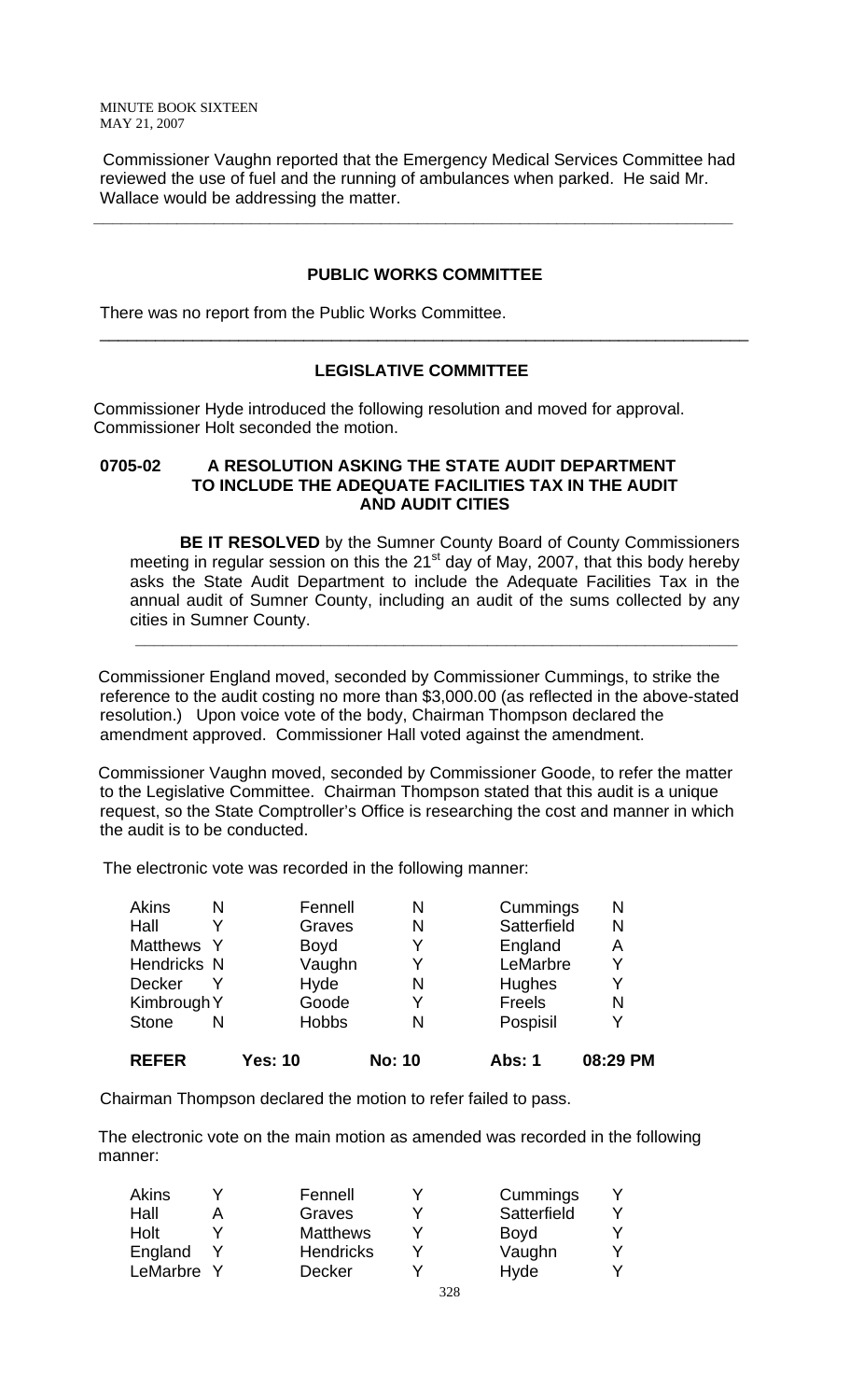| Hughes<br>Kimbrough<br>Goode<br>Α<br>Freels<br>$\checkmark$<br><b>Hobbs</b><br><b>Stone</b><br>Pospisil | 0705-02 | <b>Yes: 19</b> | No: 0 | <b>Abs: 3</b> | 08:29 PM |
|---------------------------------------------------------------------------------------------------------|---------|----------------|-------|---------------|----------|
|                                                                                                         |         |                |       |               |          |

Chairman Thompson declared the Resolution approved by the body by the necessary majority vote.

\_\_\_\_\_\_\_\_\_\_\_\_\_\_\_\_\_\_\_\_\_\_\_\_\_\_\_\_\_\_\_\_\_\_\_\_\_\_\_\_\_\_\_\_\_\_\_\_\_\_\_\_\_\_\_\_\_\_\_\_\_\_\_\_\_\_\_\_\_\_\_\_\_\_

Commissioner Hyde introduced the following resolution and moved for approval. Commissioner Holt seconded the motion.

#### **0705-03 A RESOLUTION APPROVING THE POLICIES OF THE TRUSTEE'S OFFICE**

**BE IT RESOLVED** by the Sumner County Board of County Commissioners meeting in regular session on this the 21<sup>st</sup> day of May, 2007, that this body hereby approves the policies of the Trustee's Office as attached herewith.

Upon unanimous voice vote of the body, the Chairman declared Resolution 0705-03 approved.

\_\_\_\_\_\_\_\_\_\_\_\_\_\_\_\_\_\_\_\_\_\_\_\_\_\_\_\_\_\_\_\_\_\_\_\_\_\_\_\_\_\_\_\_\_\_\_\_\_\_\_\_\_\_\_\_\_\_\_\_\_\_\_\_\_\_\_\_\_\_\_

 **\_\_\_\_\_\_\_\_\_\_\_\_\_\_\_\_\_\_\_\_\_\_\_\_\_\_\_\_\_\_\_\_\_\_\_\_\_\_\_\_\_\_\_\_\_\_\_\_\_\_\_\_\_\_\_\_\_\_\_\_\_\_\_\_**

Commissioner Hyde introduced the following resolution and moved for approval. Commissioner England seconded the motion.

### **0705-04 A RESOLUTION APPROVING THE CREATION OF BUCKET ACCOUNTS FOR THE OFFICES OF THE TRUSTEE AND THE COUNTY CLERK**

**WHEREAS,** the Offices of the Trustee and the County Clerk collect hundreds of checks on a daily basis, many arriving through the mail; and

**WHEREAS,** many checks arrive with an incorrect amount for the payment of fees; and

**WHEREAS,** staff time, postage and paper costs make it necessary to establish a policy for handling nominal over and under payment of fees, taxes and other costs

**NOW, THEREFORE, BE IT RESOLVED** by the Sumner County Board of County Commissioners meeting in regular session on this the 21<sup>st</sup> day of May, 2007, that this body hereby approves the creation of Bucket Accounts for the Office of the Trustee and the Office of the County Clerk; and

**BE IT FURTHER RESOLVED** that payment received for ten dollars (\$10.00) or less than the actual amount owed will be retained in the appropriate Bucket Account and nominal underpayments of one dollar (\$1.00) or less shall be funded from the appropriate Bucket Account.

\_\_\_\_\_\_\_\_\_\_\_\_\_\_\_\_\_\_\_\_\_\_\_\_\_\_\_\_\_\_\_\_\_\_\_\_\_\_\_\_\_\_\_\_\_\_\_\_\_\_\_\_\_\_\_\_\_\_\_\_\_\_\_

Upon unanimous voice vote of the body, the Chairman declared Resolution 0705-04 approved. NOTE: Reconsideration and amendment of this resolution on Page 339.

\_\_\_\_\_\_\_\_\_\_\_\_\_\_\_\_\_\_\_\_\_\_\_\_\_\_\_\_\_\_\_\_\_\_\_\_\_\_\_\_\_\_\_\_\_\_\_\_\_\_\_\_\_\_\_\_\_\_\_\_\_\_\_\_\_\_\_\_\_\_\_

Commissioner Hyde introduced the following resolution and moved for approval. Commissioner Vaughn seconded the motion.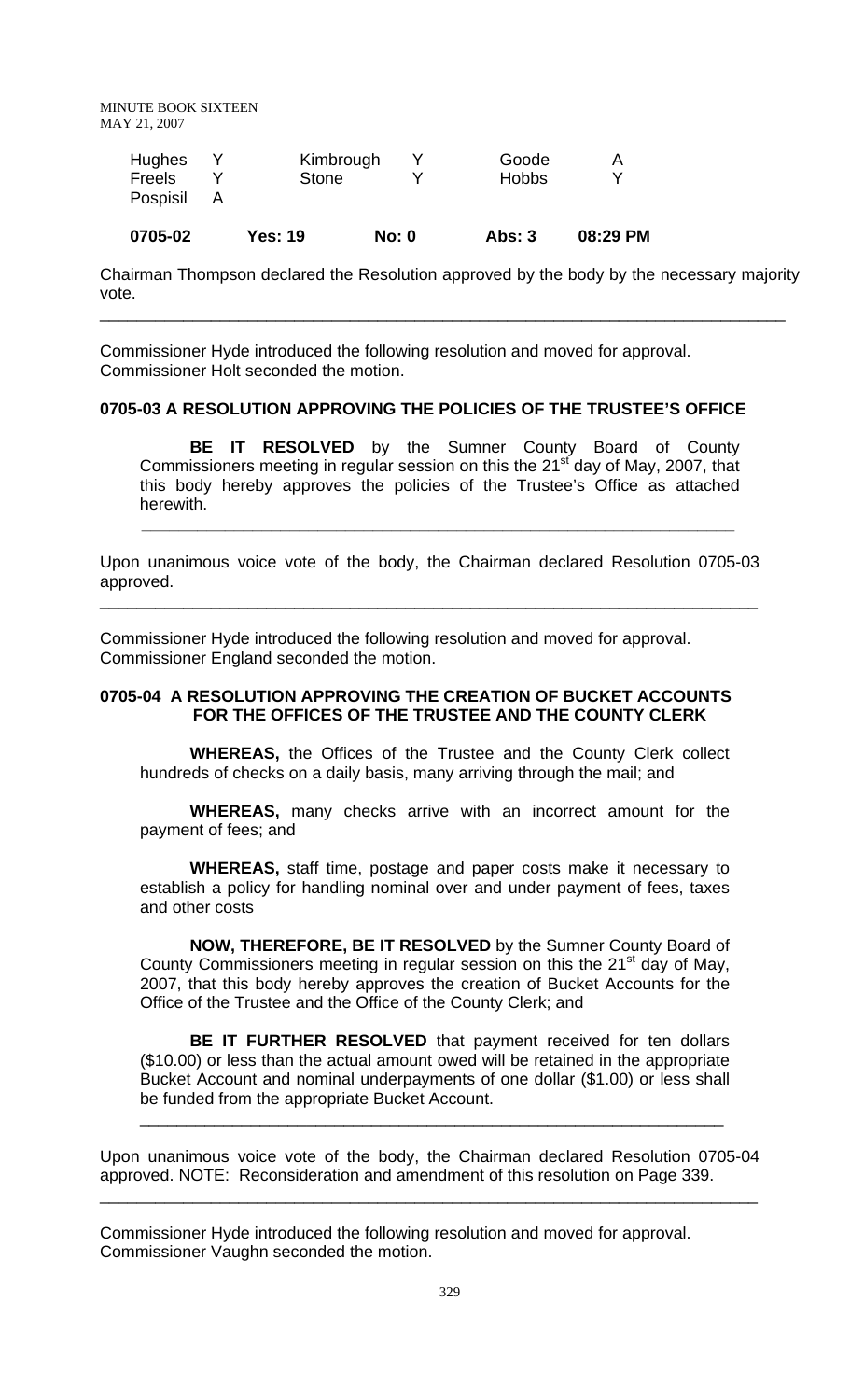### **0705-05 A RESOLUTION APPROVING THE ETHICS POLICY**

**BE IT RESOLVED** by the Sumner County Board of County Commissioners meeting in regular session on this the 21<sup>st</sup> day of May, 2007, that this body hereby approves the Ethics Policy of Sumner County as set forth below:

### CODE OF ETHICS **SUMNER COUNTY, TENNESSEE**

#### **Section 1. Definitions**.

- (1) "County" means Sumner County, which includes all boards, committees, commissions, authorities, corporations or other instrumentalities appointed or created by the county or an official of the county, and specifically including the county school board, the county election commission, the county health department, and utility districts in the county.
- (2) "Officials and employees" means and includes any official, whether elected or appointed, officer, employee or servant, or any member of any board, agency, commission, authority or corporation (whether compensated or not), or any officer, employee or servant thereof, of the county.
- (3) "Personal interest" means, for the purpose of disclosure of personal interests in accordance with this Code of Ethics, a financial interest of the official or employee, or a financial interest of the official's or employee's spouse or child living in the same household or an authoritative position with any non-profit or for-profit organization which seeks contracts, donations, or benefits from the county, in the matter to be voted upon, regulated, supervised, or otherwise acted upon in an official capacity.

## **Section 2. Disclosure of personal interest in voting matters**.

An official or employee with the responsibility to vote on a measure shall disclose during the meeting at which the vote takes place, before the vote and to be included in the minutes, any personal interest that affects or that would lead a reasonable person to infer that it affects the official's vote on the measure. In addition, the official or employee may, to the extent allowed by law, recuse himself or herself from voting on the measure.

### **Section 3. Disclosure of personal interest in non-voting matters**.

An official or employee who must exercise discretion relative to any matter other than casting a vote and who has a personal interest in the matter that affects or that would lead a reasonable person to infer that it affects the exercise of the discretion shall disclose, before the exercise of the discretion when possible, the interest on the attached disclosure form and file the disclosure form with the county clerk. In addition, the official or employee may, to the extent allowed by law, recuse himself or herself from the exercise of discretion in the matter.

### **Section 4. Acceptance of gifts and other things of value**.

An official or employee, or an official's or employee's spouse or child living in the same household, may not accept, directly or indirectly, any gift, money, gratuity, or other consideration or favor of any kind from anyone other than the county:

(1) For the performance of an act, or refraining from performance of an act, that he would be expected to perform, or refrain from performing, in the regular course of his duties; or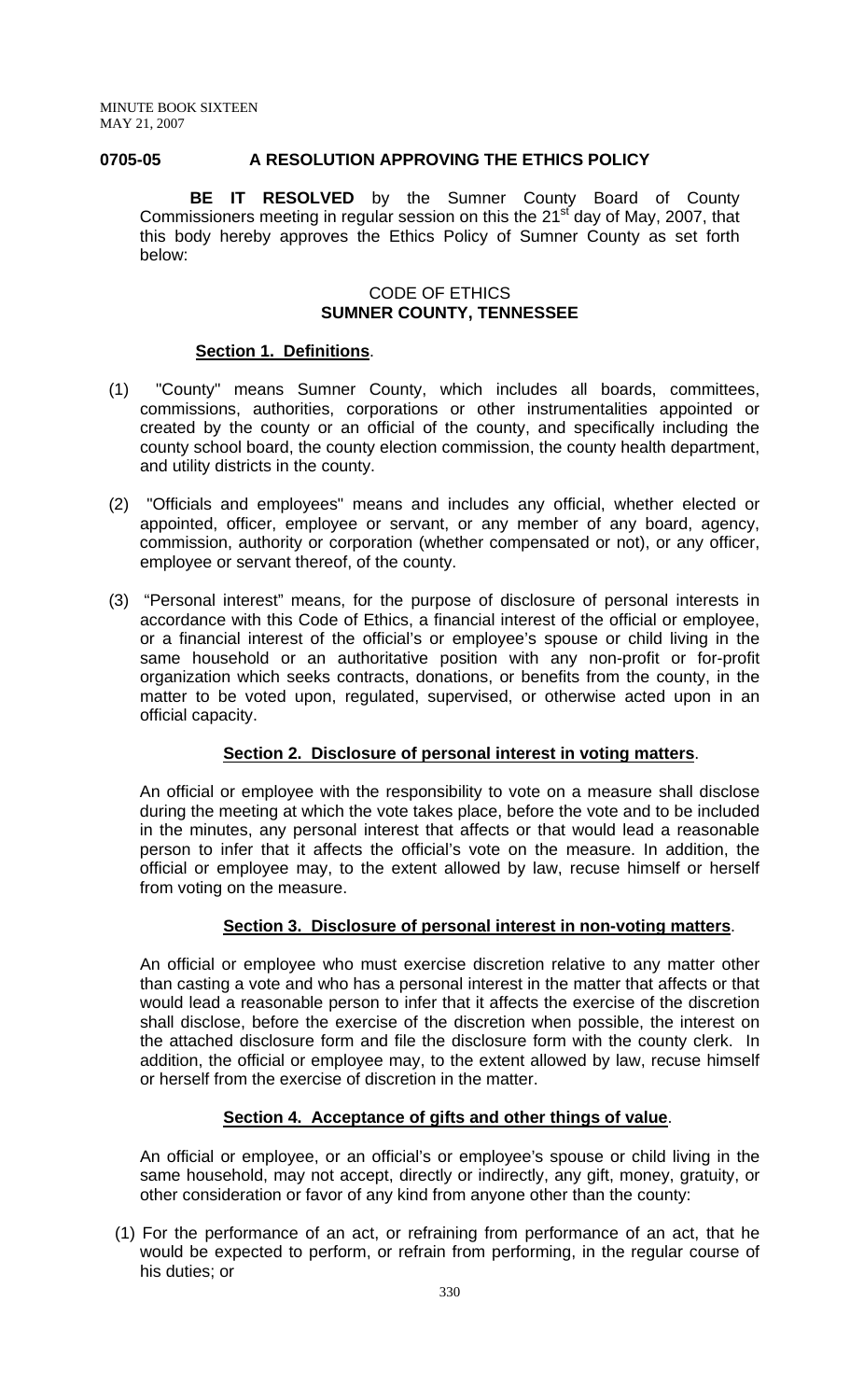(2) That a reasonable person would understand was intended to influence the vote, official action, or judgment of the official or employee in executing county business.

It shall not be considered a violation of this policy for an official or employee to receive entertainment, food, refreshments, meals, health screenings, amenities, foodstuffs, or beverages that are provided in connection with a conference sponsored by an established or recognized statewide association of county government officials or by an umbrella or affiliate organization of such statewide association of county government officials. It shall not be considered a violation of this policy for an employee or official to receive a monetary award from a national chartered organization of not more than \$100.

## **Section 5. Ethics Complaints**.

A County Ethics Committee (the "Ethics Committee") consisting of five members shall be appointed to one-year terms by the County Executive with confirmation by the county legislative body, to be appointed each year at the same time as internal committees of the county legislative body. At least three members of the committee shall be members of the county legislative body; one member shall be a constitutional county officer or, should no constitutional county officer be willing to accept appointment, an additional member of the county legislative body; and the remaining member may be either a member of a board, committee, commission, authority, corporation, or other instrumentality governed by this policy, or an additional member of the county legislative body. The Ethics Committee shall convene as soon as practicable after their appointment and elect a chair and a secretary. The records of the Ethics Committee shall be maintained by the secretary and shall be filed in the office of the county clerk, where they shall be open to public inspection.

Questions and complaints regarding violations of this Code of Ethics or of any violation of state law governing ethical conduct should be directed to the chair of the Ethics Committee. Complaints shall be in writing and signed by the person making the complaint, and shall set forth in reasonable detail the facts upon which the complaint is based.

The County Ethics Committee shall investigate any credible complaint against an official or employee charging any violation of this Code of Ethics, or may undertake an investigation on its own initiative when it acquires information indicating a possible violation, and make recommendations for action to end or seek retribution for any activity that, in the Committee's judgment, constitutes a violation of this Code of Ethics. If a member of the Committee is the subject of a complaint, such member shall recuse himself or herself from all proceedings involving such complaint.

The Committee may:

(1) Refer the matter to the County Attorney for a legal opinion and/or recommendations for action;

 (2) In the case of an official, refer the matter to the county legislative body for possible public censure if the county legislative body finds such action warranted;

 (3) In the case of an employee, refer the matter to the official responsible for supervision of the employee for possible disciplinary action if the official finds discipline warranted;

 (4) In a case involving possible violation of state statutes, refer the matter to the district attorney for possible ouster or criminal prosecution;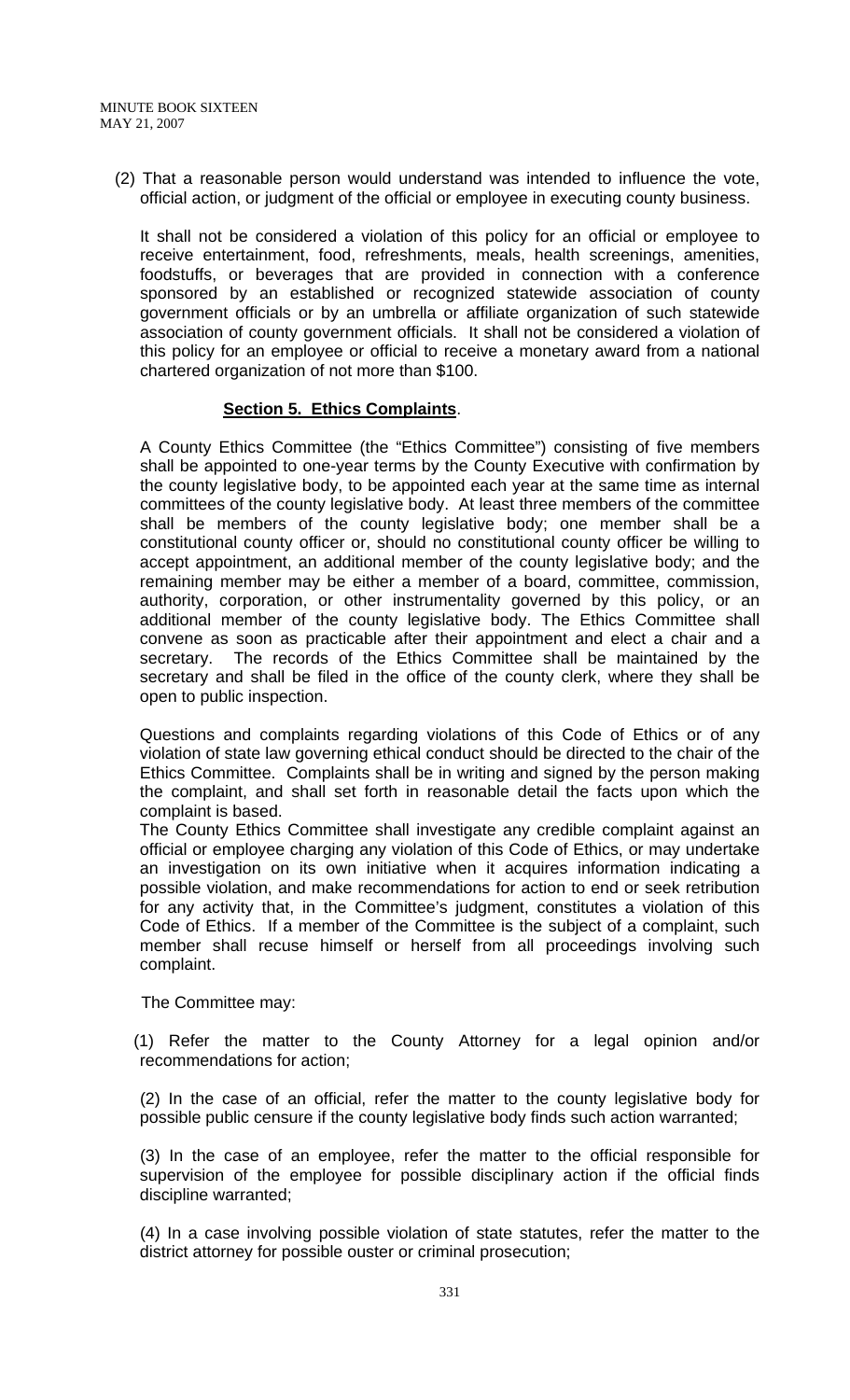The interpretation that a reasonable person in the circumstances would apply shall be used in interpreting and enforcing this Code of Ethics. When a violation of this Code of Ethics also constitutes a violation of a personnel policy or a civil service policy, the violation shall be dealt with as a violation of the personnel or civil service provisions rather than as a violation of this Code of Ethics.

# **Section 6. Applicable State Laws**.

In addition to the ethical principles set out in this Code of Ethics, state laws also provide a framework for the ethical behavior of county officials and employees in the performance of their duties. Officials and employees should familiarize themselves with the state laws applicable to their office or position and the performance of their duties. To the extent that an issue is addressed by state law (law of general application, public law of local application, local option law, or private act), the provisions of that state law, to the extent they are more restrictive, shall control. Following is a brief summary of selected state laws concerning ethics in county government. For the full text of these statutes, see the Tennessee Code Annotated (T.C.A.) sections indicated.

Campaign finance – T.C.A. Title 2, Chapter 10. Part One (campaign financial disclosure) requires candidates for public office to disclose contributions and contributors to their campaigns. Part Three (campaign contribution limits) limits the total amount of campaign contributions a candidate may receive from an individual and sets limits on the amount a candidate may receive in cash.

Conflict of interest – T.C.A. § 12-4-101 is the general conflict of interest statute that applies in all counties. It prohibits anyone who votes for, lets out, or in any manner supervises any work or contract from having a direct financial interest in that contract, purchase or work, and it requires disclosure of indirect financial interests by public acknowledgment.

Conflict of interest – T.C.A. § 49-6-2003 applies to the department of education in all counties and prohibits direct and indirect conflicts of interest in the sale of supplies for use in public schools.

Conflict of interest – T.C.A. § 5-1-125 applies in all counties and prohibits county officials and employees from purchasing surplus county property except where it is sold by public bid.

Conflict of interest – T.C.A. § 54-7-203 applies in all counties that are governed by the County Uniform Highway Law. It prohibits officials and employees in the highway department and members of the county legislative body from having any personal interest in purchases of supplies, materials, machinery, and equipment for the highway department.

Conflict of interest – T.C.A. § 5-14-114 applies in counties that have adopted the County Purchasing Law of 1957. It prohibits the purchasing agent, members of the purchasing commission, and all county officials from having any financial or other personal beneficial interest in any contract or purchase of goods or services for any department or agency of the county.

Conflict of interest – T.C.A. § 5-21-121 applies in counties that have adopted the County Financial Management System of 1981. It prohibits all county officials and employees from having any financial or other personal beneficial interest in the purchase of any supplies, materials or equipment for the county.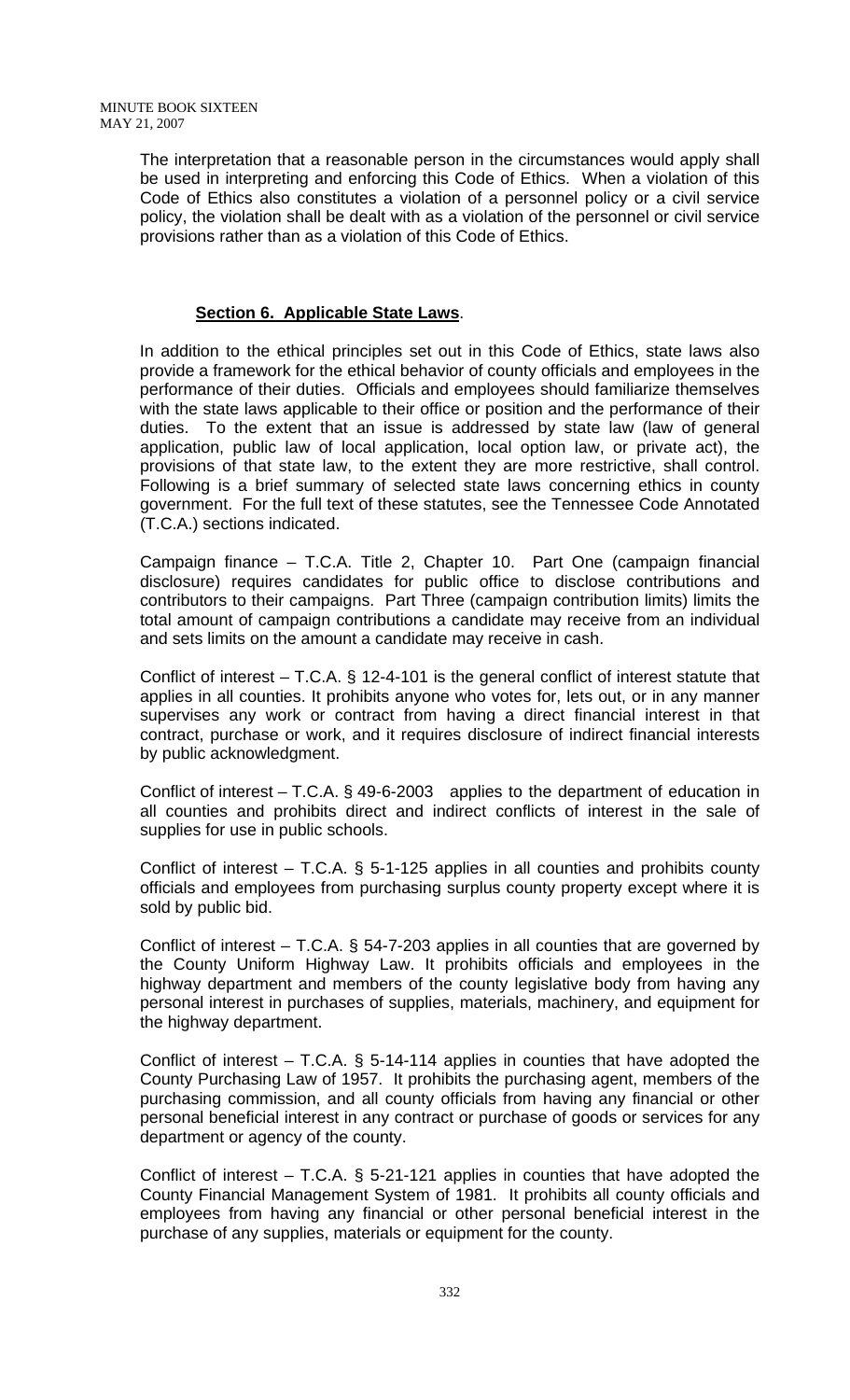Conflict of interest – T.C.A. § 5-5-102 and §12-4-101 govern disclosures and abstentions from voting due to conflicts of interest of members of county legislative bodies.

Conflict of interest disclosure statements – T.C.A. § 8-50-501 and the following sections require candidates and appointees to local public offices to file a disclosure statement with the state ethics commission listing major sources of income, investments, lobbying activities, professional services provided, bankruptcies, certain loans, and other information, and to keep these statements up to date.

Gifts – T.C.A. § 5-14-114 applies in counties that have adopted the County Purchasing Law of 1957. It prohibits the purchasing agent, members of the purchasing commission, and all county officials from receiving anything of value, directly or indirectly, from anyone who may have or obtain a contract or purchase order with the county.

Gifts – T.C.A. § 5-21-121 applies in counties that have adopted the County Financial Management System of 1981. It prohibits the finance director, purchasing agent, and employees in those departments from accepting anything of value, directly or indirectly, from anyone who furnishes supplies, materials or equipment to the county.

Honoraria – T.C.A. § 2-10-116 prohibits elected officials from accepting an honorarium (including money or anything of value, but not including reimbursement for actual expenses) for an appearance, speech, or article in their official capacity.

Private use of public property  $-$  T.C.A. § 54-7-202 applies in counties that are governed by the County Uniform Highway Law. It prohibits the private use of equipment, rock, and other highway materials.

Court sales – T.C.A. § 39-16-405 prohibits judges, clerks of court, court officers, and employees of court, from bidding on or purchasing any property sold through the court for which such person discharges official duties.

Rules of the Supreme Court – Rule 10, Cannon 5 (Code of Judicial Conduct) establishes ethical rules for judges and other court personnel when exercising judicial functions.

Fee statutes – T.C.A. § 8-21-101, § 8-21-102, and § 8-21-103 set out circumstances where fees are authorized, prohibit officials from requiring payment of fees in advance of performance of services except where specifically authorized, and set penalties for charging excessive or unauthorized fees.

Consulting fee prohibition for elected county officials – T.C.A. § 2-10-122 and § 2- 10-124 prohibit officials from receiving compensation for advising or assisting a person or entity in influencing county legislative or administrative action.

Crimes involving public officials– T.C.A. § 39-16-101 and the following sections prohibit bribery, soliciting unlawful compensation, and buying and selling in regard to offices.

Official misconduct – T.C.A. § 39-16-402 applies to public servants and candidates for office and prohibits unauthorized exercise of official power, acting in an official capacity exceeding the servant's power, refusal to perform a duty imposed by law, violating a law relating to the servant's office or employment, and receiving a benefit not provided by law.

Official oppression – T.C.A. § 39-16-403 prohibits abuse of power by a public servant.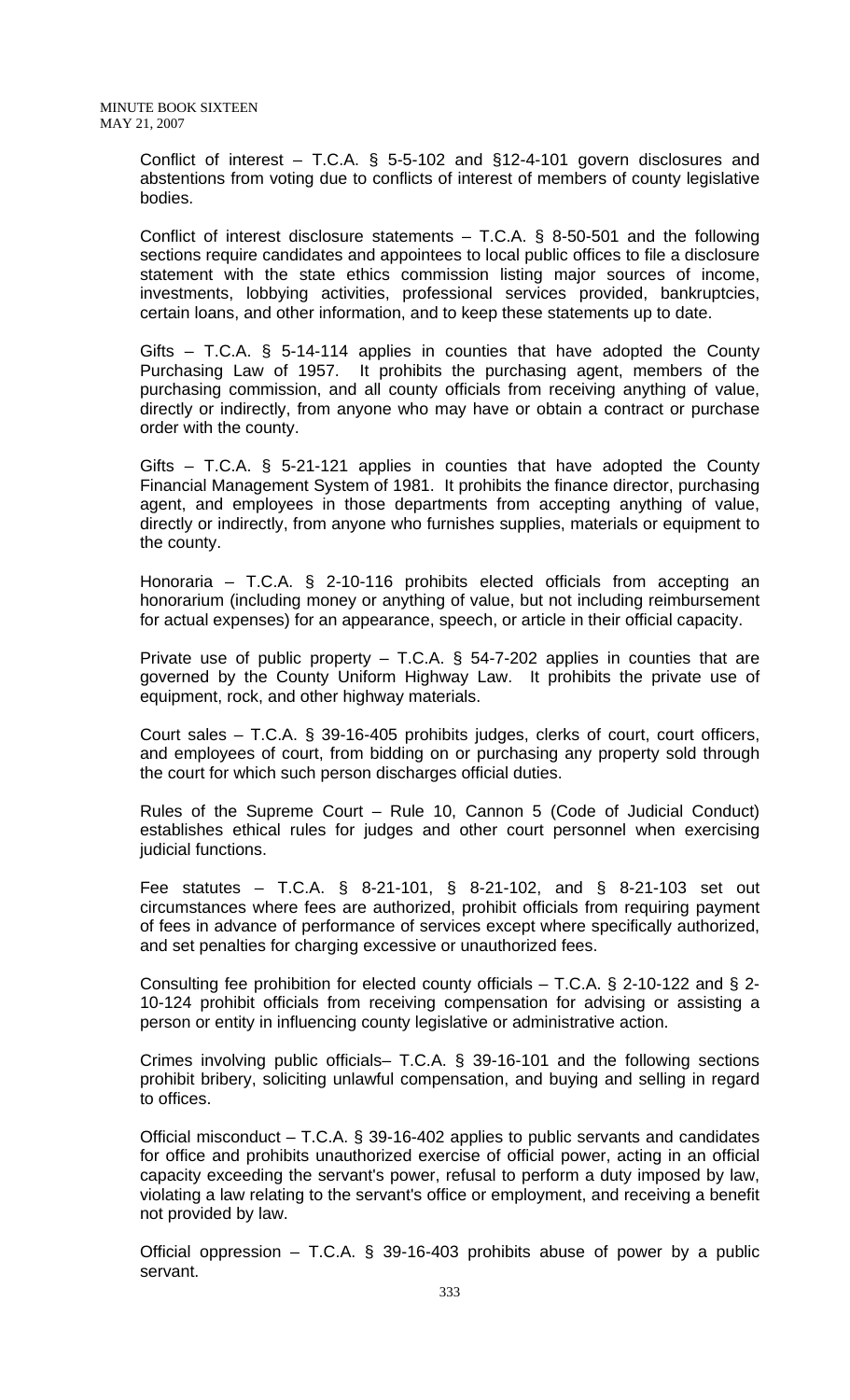Bribery for votes – T.C.A. § 2-19-121, § 2-19-126, and § 2-19-127 prohibit bribery of voters in elections.

Misuse of official information – T.C.A. § 39-16-404 prohibits a public servant from attaining a benefit or aiding another person in attaining a benefit from information which was obtained in an official capacity and is not available to the public.

Ouster law – T.C.A. § 8-47-101 sets out conduct which is punishable by ouster from office, including misconduct in office and neglect.

**BE IT FURTHER RESOLVED** that a summary of the Ethics Policy is attached herewith as Exhibit A; and

**BE IT FURTHER RESOLVED** that the form attached as Exhibit B shall be used by all County Officials and employees to disclose potential issues; and

**BE IT FURTHER RESOLVED** that any complaint or question about this policy shall be presented to the Clerk on the appropriate form (attached here as Exhibit C); and

**BE IT FURTHER RESOLVED** that a copy of the Ethics Policy as well as Exhibit A, B, and C shall be furnished to the Office of the County Clerk for review by interested parties.

#### EXHIBIT A

### SUMMARY OF SUMNER COUNTY, TENNESSEE **CODE OF ETHICS**

Any personal interests in voting or non-voting matters that relate to any county matters are to be disclosed.

A *personal interest* (of official, employee, spouse or child living in the same household) is *a financial interest* or *an authoritative position with any non-profit or for-profit organization* which seeks contracts, donations, or benefits from the county which would be voted on, regulated, supervised, or dealt with in an official capacity.

With a voting matter, the disclosure may disallow the person from voting on a particular matter, if the disclosure shows a conflict of interest. (As set forth below)

With non-voting matters, the disclosure form shall be filled out and filed with the county clerk. (Form Attached)

Any time a disclosure of a personal interest is to be made, a reasonable person standard is used, meaning if any reasonable person would be led to infer that a vote or an opinion of a person is affected, then disclosure is required.

Gifts in Exchange for an Act or Non-Performance of an Act

**Any official, employee or spouse or child living in the same household, may not accept any gift, money, gratuity, or other consideration or favor of any kind from anyone other than from the county.** 

**Any gifts that give the appearance of tending to influence are banned from acceptance. An exception to this would be if an official or employee received entertainment, food, refreshments, meals, health screenings, greetings, amenities, or beverages or award (of up to \$100.00 from an affiliated organization).**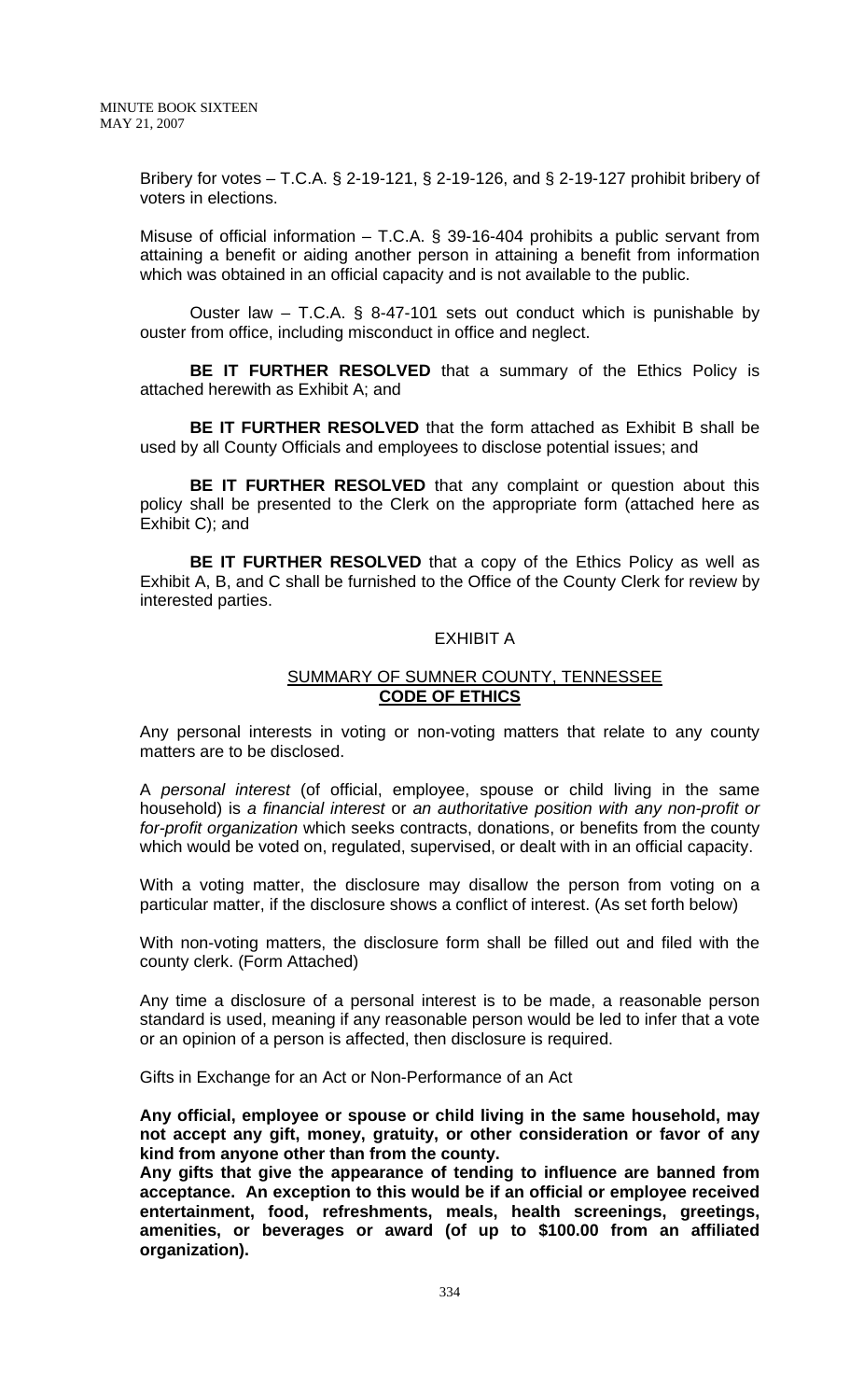## Questions / Concerns / Complaints

All questions, concerns, and complaints regarding any possible violations of the Code of Ethics should be directed to the Chair of the Ethics Committee. Complaints are to be made in writing and signed by the person making the complaint. (A copy of the disclosure/complaint form is attached)

# EXHIBIT C

### SUMNER **COUNTY CODE OF ETHICS**

# **CONFLICT OF INTEREST COMPLAINT**

**Instructions:** This form is for reporting ALLEGATIONS OF VIOLATIONS OF THE Code of Ethics of this county. Please set forth the facts relating to the complaint.

- 1. Date of event:
- 2. Name of official or employee:
- 3. Office and position:
- 4. Description of personal interest (describe below in detail):

\_\_\_\_\_\_\_\_\_\_\_\_\_\_\_\_\_\_\_\_\_\_\_\_\_\_\_\_\_\_\_\_

\_\_\_\_\_\_\_\_\_\_\_\_\_\_\_\_\_\_\_\_\_\_\_\_\_\_\_\_\_\_\_\_

Signature of Complainant

Witness Signature

\_\_\_\_\_\_\_\_\_\_\_\_\_\_\_\_\_\_\_\_\_\_\_\_\_\_\_\_\_\_\_\_ Printed name of witness

EXHIBIT B

### SUMNER **COUNTY CODE OF ETHICS**

# **CONFLICT OF INTEREST DISCLOSURE STATEMENT**

**Instructions:** This form is for reporting personal interests required to be disclosed under Section 3 of the Code of Ethics of this county. Officials and employees are required to disclose personal interests in matters that affect or would lead a reasonable person to infer that it would affect the exercise of discretion of an official or employee.

- 1. Date of disclosure:
- 2. Name of official or employee:
- 3. Office and position:
- 4. Description of personal interest (describe below in detail):

Signature of official or employee \_\_\_\_\_\_\_\_\_\_\_\_\_\_\_\_\_\_\_\_\_\_\_\_\_\_\_\_\_\_\_\_

\_\_\_\_\_\_\_\_\_\_\_\_\_\_\_\_\_\_\_\_\_\_\_\_\_\_\_\_\_\_\_\_

Witness Signature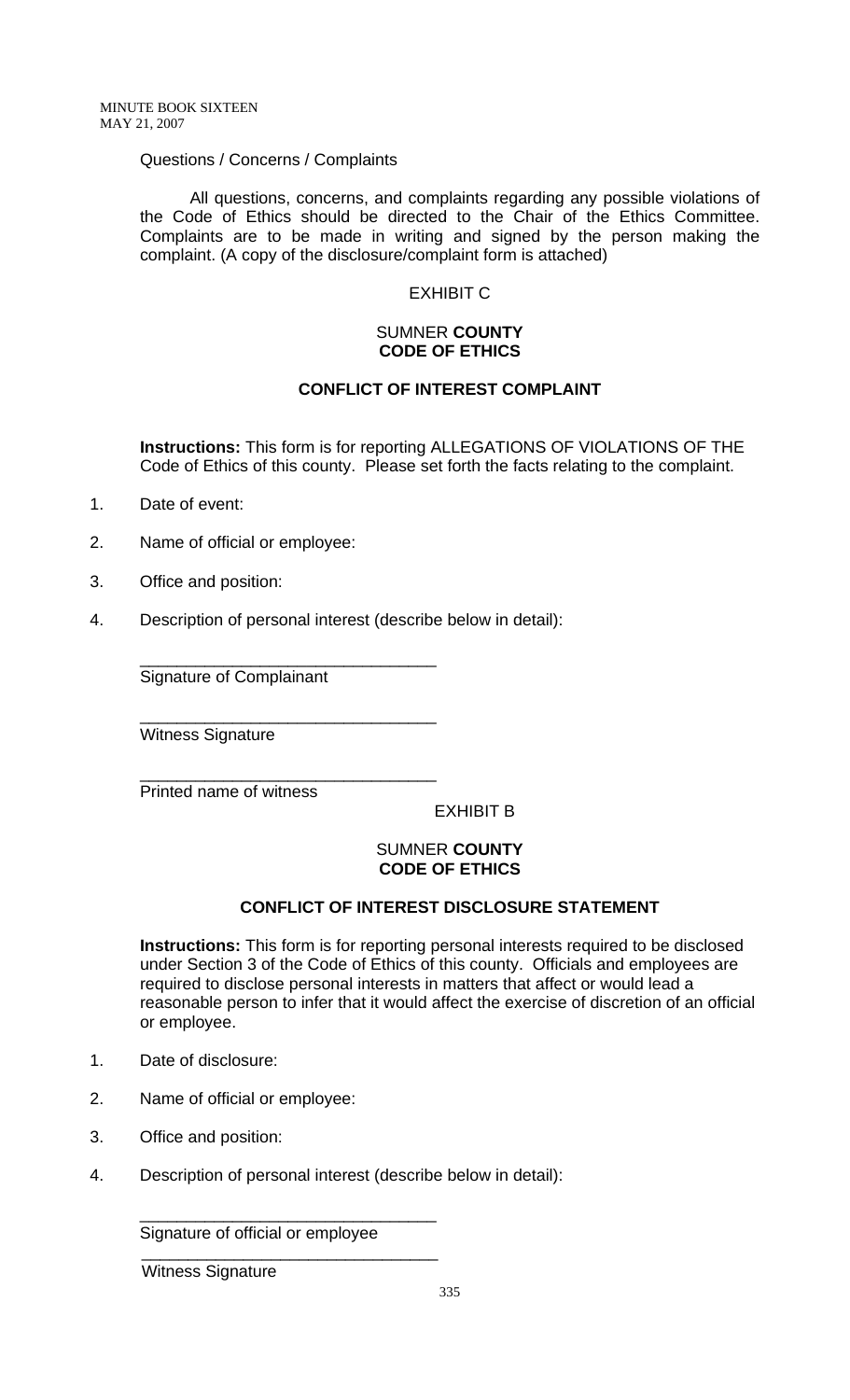## Printed name of witness

\_\_\_\_\_\_\_\_\_\_\_\_\_\_\_\_\_\_\_\_\_\_\_\_\_\_\_\_\_\_\_\_

Chairman Thompson recognized County Law Director Leah Dennen who explained the ethics resolution.

\_\_\_\_\_\_\_\_\_\_\_\_\_\_\_\_\_\_\_\_\_\_\_\_\_\_\_\_\_\_\_\_\_\_\_\_\_\_\_\_\_\_\_\_\_\_\_\_\_\_\_\_\_\_\_\_\_\_\_\_\_\_\_\_\_\_\_\_\_

The electronic vote was recorded in the following manner:

| 0705-05  |   | <b>Yes: 20</b>   | <b>No: 2</b> | <b>Abs: 0</b> | 08:53 PM |
|----------|---|------------------|--------------|---------------|----------|
| Pospisil | Y |                  |              |               |          |
| Freels   | Y | <b>Stone</b>     |              | <b>Hobbs</b>  | Y        |
| Hughes   | Y | Kimbrough        | Y            | Goode         | Y        |
| LeMarbre | Y | <b>Decker</b>    |              | Hyde          | Y        |
| England  | Y | <b>Hendricks</b> | Y            | Vaughn        | Y        |
| Holt     |   | <b>Matthews</b>  | Y            | <b>Boyd</b>   | Y        |
| Hall     |   | Graves           |              | Satterfield   | N        |
| Akins    |   | Fennell          |              | Cummings      | Y        |

Chairman Thompson declared Resolution 0705-05 approved by the body.

#### **BUDGET COMMITTEE**

\_\_\_\_\_\_\_\_\_\_\_\_\_\_\_\_\_\_\_\_\_\_\_\_\_\_\_\_\_\_\_\_\_\_\_\_\_\_\_\_\_\_\_\_\_\_\_\_\_\_\_\_\_\_\_\_\_\_\_\_\_\_\_\_\_\_\_\_

Commissioner Kimbrough introduced the following resolution and moved for approval. Commissioner Hobbs seconded the resolution.

### **0705-06 A RESOLUTION APPROVING THE PURCHASE OF THREE (3) REGULAR EDUCATION BUSES AND SIX (6) SPECIAL EDUCATION BUSES IN THE AMOUNT OF \$774,537.00 WITH HALF BEING PAID BY SUMNER COUNTY AND HALF BEING PAID BY THE SCHOOL SYSTEM**

**BE IT RESOLVED** by the Sumner County Board of County Commissioners meeting in regular session on this the 21<sup>st</sup> day of May, 2007, that this body hereby approves the purchase of three (3) regular Education Buses and six (6) Special Education buses in the amount of \$774,537.00 with half being paid by Sumner County and half being paid by the school system as shown on the attachment herewith.

 $\frac{1}{2}$  ,  $\frac{1}{2}$  ,  $\frac{1}{2}$  ,  $\frac{1}{2}$  ,  $\frac{1}{2}$  ,  $\frac{1}{2}$  ,  $\frac{1}{2}$  ,  $\frac{1}{2}$  ,  $\frac{1}{2}$  ,  $\frac{1}{2}$  ,  $\frac{1}{2}$  ,  $\frac{1}{2}$  ,  $\frac{1}{2}$  ,  $\frac{1}{2}$  ,  $\frac{1}{2}$  ,  $\frac{1}{2}$  ,  $\frac{1}{2}$  ,  $\frac{1}{2}$  ,  $\frac{1$ 

The electronic vote was recorded in the following manner:

| Akins         |   | Fennell          |              | Cummings     |          |
|---------------|---|------------------|--------------|--------------|----------|
| Hall          | Y | Graves           | Y            | Satterfield  | Y        |
| Holt          | Y | <b>Matthews</b>  | Y            | <b>Boyd</b>  |          |
| England       | Y | <b>Hendricks</b> | Y            | Vaughn       | Y        |
| LeMarbre      | Y | <b>Decker</b>    | Y            | Hyde         | Y        |
| Hughes        | Y | Kimbrough        |              | Goode        | Y        |
| <b>Freels</b> | Y | <b>Stone</b>     | N            | <b>Hobbs</b> |          |
| Pospisil      | Y |                  |              |              |          |
| 0705-06       |   | <b>Yes: 21</b>   | <b>No: 1</b> | Abs: 0       | 08:54 PM |

 Chairman Thompson declared the resolution approved by the body by the necessary two-thirds majority.

\_\_\_\_\_\_\_\_\_\_\_\_\_\_\_\_\_\_\_\_\_\_\_\_\_\_\_\_\_\_\_\_\_\_\_\_\_\_\_\_\_\_\_\_\_\_\_\_\_\_\_\_\_\_\_\_\_\_\_\_\_\_\_\_\_\_\_\_\_\_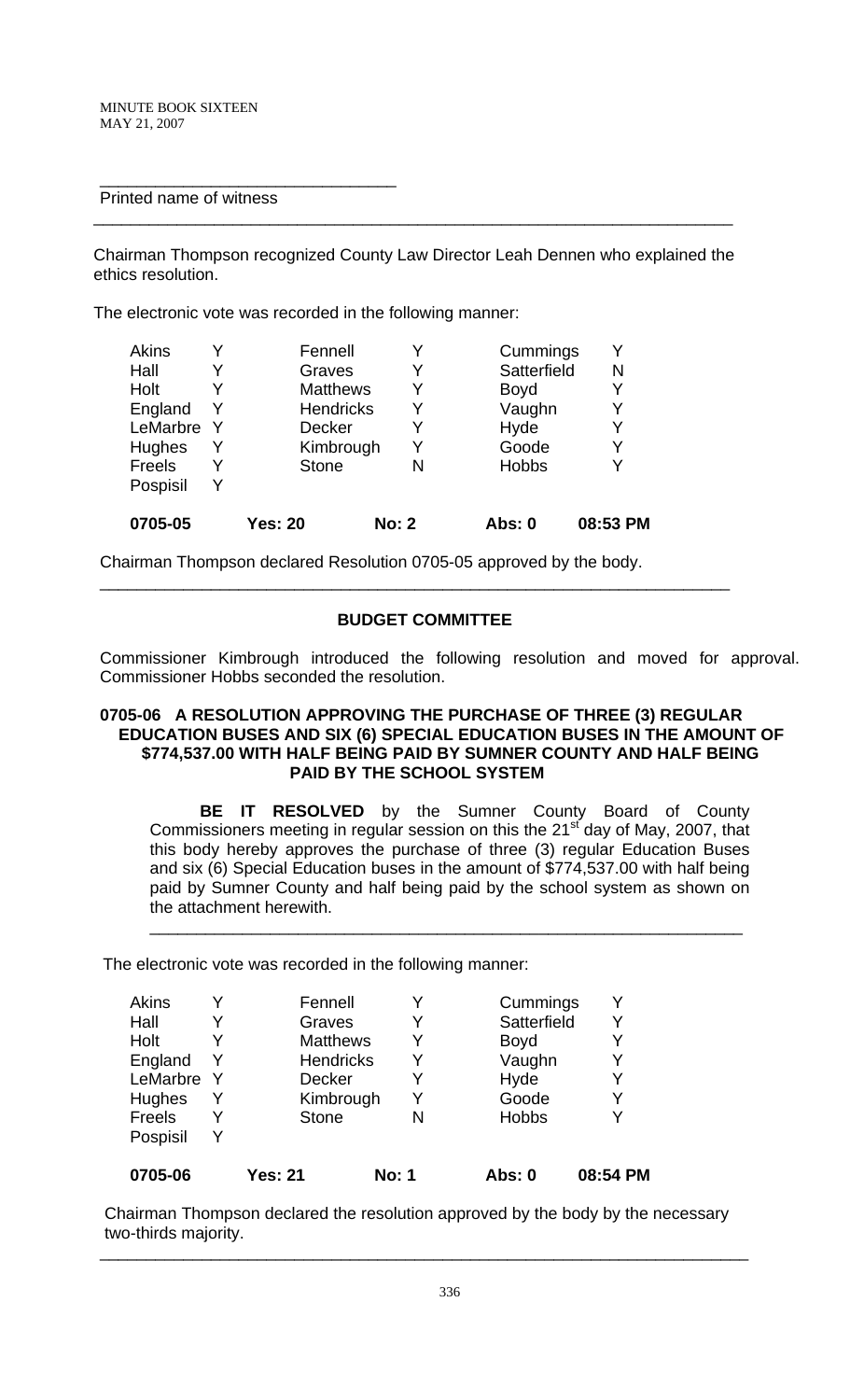### **CONSENT AGENDA**

Commissioner Kimbrough moved to approve the following resolutions. Commissioner Hughes seconded the motion.

### **0705-07 A RESOLUTION APPROVING THE FISCAL YEAR 2006-2007 SUMNER COUNTY BOARD OF EDUCATION FEDERAL PROJECTS BUDGET AMENDMENTS AND APPROPRIATING AND/OR TRANSFERRING SUCH FUNDS AS REQUIRED**

**BE IT RESOLVED** by the Sumner County Board of County Commissioners meeting in regular session on this the  $21<sup>st</sup>$  day of May, 2007, that this body hereby approves the 2006-2007 Sumner County Board Federal Projects Budget Amendments and appropriates and/or transfers such funds among the various accounts as shown on the attached schedules which are hereby incorporated as a part of this resolution.

### **0705-08 A RESOLUTION APPROVING BUDGET TRANSFERS WITHIN THE OFFICE OF THE COUNTY CLERK AS SHOWN ON THE ATTACHED EXHIBIT**

 $\overline{\phantom{a}}$  , and the contribution of the contribution of the contribution of the contribution of the contribution of the contribution of the contribution of the contribution of the contribution of the contribution of the

 **BE IT RESOLVED** by the Sumner County Board of County Commissioners meeting in regular session on this the 21<sup>st</sup> day of May, 2007, that this body hereby approves budget transfers within the office of the County Clerk (as set forth on exhibit A) from and to the various accounts attached herewith.

## **0705-09 A RESOLUTION APPROVING BUDGET TRANSFERS WITHIN THE OFFICE OF THE CLERK & MASTER AS SHOWN ON THE ATTACHED EXHIBIT**

 $\overline{\phantom{a}}$  , and the contribution of the contribution of the contribution of the contribution of the contribution of the contribution of the contribution of the contribution of the contribution of the contribution of the

**BE IT RESOLVED** by the Sumner County Board of County Commissioners meeting in regular session on this the  $21<sup>st</sup>$  day of May, 2007, that this body hereby approves budget transfers within the Office of the Clerk & Master (as set forth on exhibit A) from and to the various accounts attached herewith.

### **0705-10 A RESOLUTION APPROVING BUDGET TRANSFERS WITHIN THE DEPARTMENT OF HEALTH AS SHOWN ON THE ATTACHED EXHIBIT**

 $\overline{\phantom{a}}$  , and the contribution of the contribution of the contribution of the contribution of the contribution of the contribution of the contribution of the contribution of the contribution of the contribution of the

 **BE IT RESOLVED** by the Sumner County Board of County Commissioners meeting in regular session on this the  $21<sup>st</sup>$  day of May, 2007, that this body hereby approves budget transfers within the Department of Health (as set forth on exhibit A) from and to the various accounts attached herewith.

\_\_\_\_\_\_\_\_\_\_\_\_\_\_\_\_\_\_\_\_\_\_\_\_\_\_\_\_\_\_\_\_\_\_\_\_\_\_\_\_\_\_\_\_\_\_\_\_\_\_\_\_\_\_\_\_\_\_\_\_\_\_\_\_\_\_

## **0705-11 A RESOLUTION APPROVING BUDGET TRANSFERS WITHIN VARIOUS ACCOUNTS OF THE ELMER HINTON LIBRARY**

**BE IT RESOLVED** by the Sumner County Board of County Commissioners meeting in regular session on this the  $21<sup>st</sup>$  day of May, 2007, that this body hereby approves budget transfers within various account of the Elmer Hinton Library as follows:

|            | Account                                                                                              | <b>Account Number</b>      | Amount                           |
|------------|------------------------------------------------------------------------------------------------------|----------------------------|----------------------------------|
|            | FROM: Fund Reserve Account                                                                           | $(101 - 35113)$            | \$21,586.00                      |
| <u>TO:</u> | Maintenance/Building Account<br>Maintenance/Equipment Account (56530-336)<br><b>Supplies Account</b> | (56530-335)<br>(56530-435) | \$1,100.00<br>200.00<br>1,500.00 |
|            |                                                                                                      | 337                        |                                  |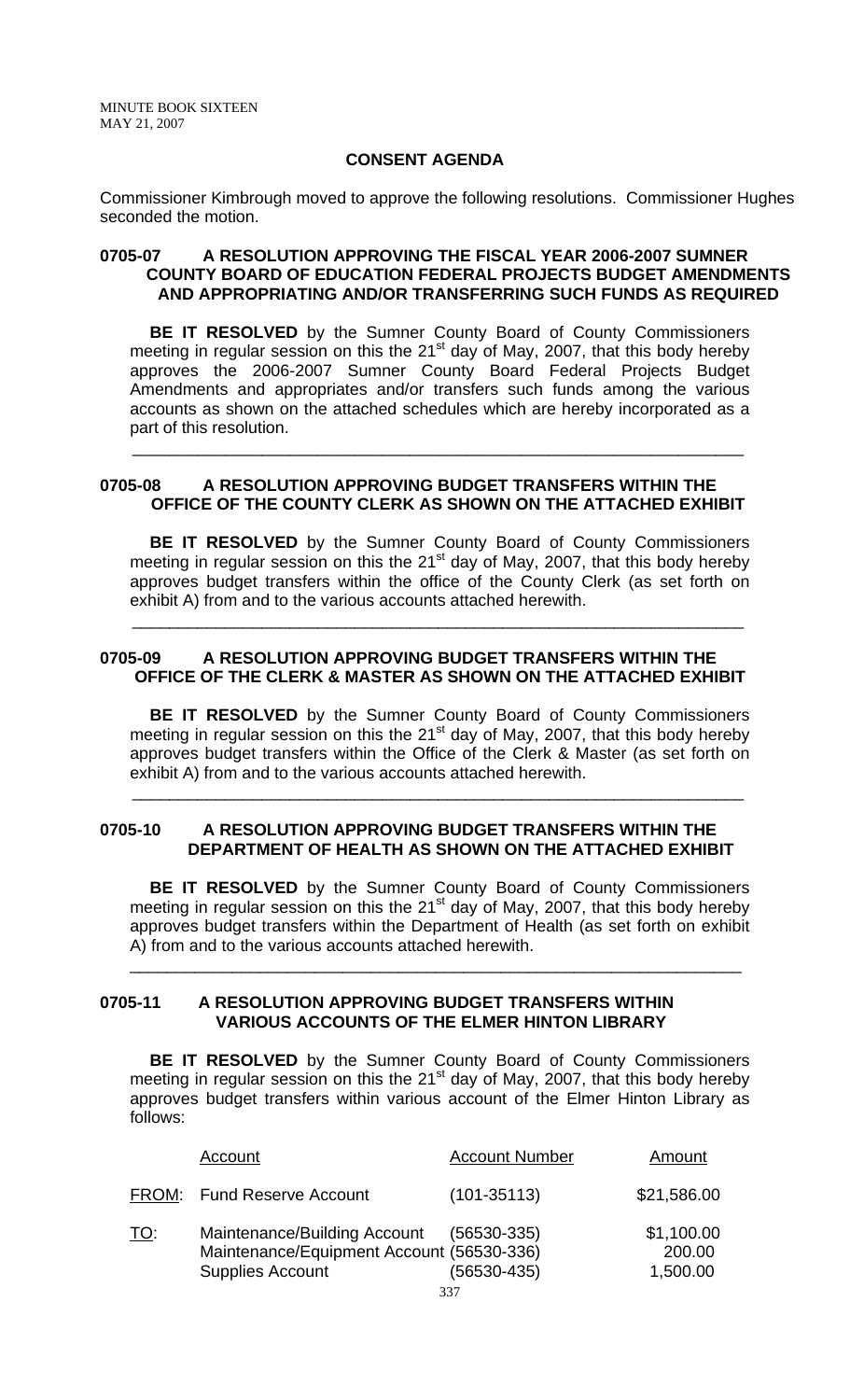| Payroll Account              | $(56530-162)$   | 3,500.00    |
|------------------------------|-----------------|-------------|
| <b>Grant Account</b>         | $(56530 - 598)$ | 1,286.00    |
| <b>Other Charges Account</b> | $(56530 - 599)$ | 14,000.00   |
|                              | Total           | \$21,586.00 |

### **0705-12 RESOLUTION AUTHORIZING TRANSFERS WITHIN VARIOUS ACCOUNTS OF THE OFFICE OF THE SHERIFF**

 $\frac{1}{\sqrt{2}}$  ,  $\frac{1}{\sqrt{2}}$  ,  $\frac{1}{\sqrt{2}}$  ,  $\frac{1}{\sqrt{2}}$  ,  $\frac{1}{\sqrt{2}}$  ,  $\frac{1}{\sqrt{2}}$  ,  $\frac{1}{\sqrt{2}}$  ,  $\frac{1}{\sqrt{2}}$  ,  $\frac{1}{\sqrt{2}}$  ,  $\frac{1}{\sqrt{2}}$  ,  $\frac{1}{\sqrt{2}}$  ,  $\frac{1}{\sqrt{2}}$  ,  $\frac{1}{\sqrt{2}}$  ,  $\frac{1}{\sqrt{2}}$  ,  $\frac{1}{\sqrt{2}}$ 

**BE IT RESOLVED** by the Sumner County Board of County Commissioners meeting in regular session on this the  $21<sup>st</sup>$  day of May, 2007, that this body hereby authorizes transfers within various accounts of the Office of the Sheriff as shown on the attachment herewith.

### **0705-13 A RESOLUTION APPROVING A CONTRACT IN THE AMOUNT OF \$13,200.00 WITH ATECH FOR KITCHEN EQUIPMENT MAINTENANCE IN THE SUMNER COUNTY JAIL**

 $\overline{\phantom{a}}$  , and the contribution of the contribution of the contribution of the contribution of the contribution of  $\overline{\phantom{a}}$ 

 **BE IT RESOLVED** by the Sumner County Board of County Commissioners meeting in regular session on this the 21<sup>st</sup> day of May, 2007, that this body hereby approves a contract in the amount of \$13,200.00 with ATECH for kitchen equipment maintenance in the Sumner County Jail.

 $\overline{\phantom{a}}$  , and the contribution of the contribution of the contribution of the contribution of the contribution of  $\overline{\phantom{a}}$ 

## **0705-14 A RESOLUTION DECLARING A TRANE SIX ROW COIL UNIT AS SURPLUS PROPERTY**

**BE IT RESOLVED** by the Sumner County Board of County Commissioners meeting in regular session on this the  $21<sup>st</sup>$  day of May, 2007, that this body hereby declares a Trane Six Row Coil Unit as described on Attachment A as surplus property.

 $\overline{\phantom{a}}$  , and the contribution of the contribution of the contribution of the contribution of the contribution of  $\overline{\phantom{a}}$ 

### **0705-15 A RESOLUTION DECLARING THE OLD SUMNER COUNTY CREMATORY AS SURPLUS PROPERTY AND OFFERING IT TO THE CITY OF PORTLAND BEFORE AUCTION**

**BE IT RESOLVED** by the Sumner County Board of County Commissioners meeting in regular session on this the 21 $<sup>st</sup>$  day of May, 2007, that this body hereby</sup> declares the old Sumner County Crematory as surplus property and authorizing the Purchasing Director to offer the same for \$5,000.00 to the City of Portland; and

**BE IT FURTHER RESOLVED** that the crematory shall be sold on gov.deals if the City of Portland does not wish to accept the offer.

# **PROPERTY TAX REFUNDS**

 $\overline{\phantom{a}}$  , and the contribution of the contribution of the contribution of the contribution of the contribution of  $\overline{\phantom{a}}$ 

The following property tax refunds were included on the Consent Agenda:

John G. Genung, \$498.05 Property Tax Collections Barbara Stacey \$77.78 Property Tax Collections

Chairman Thompson declared the Consent Agenda approved by the body on the first and final reading.

**\_\_\_\_\_\_\_\_\_\_\_\_\_\_\_\_\_\_\_\_\_\_\_\_\_\_\_\_\_\_\_\_\_\_\_\_\_\_\_\_\_\_\_\_\_\_\_\_\_\_\_\_\_\_\_\_\_\_\_\_\_\_\_\_\_\_\_\_\_**